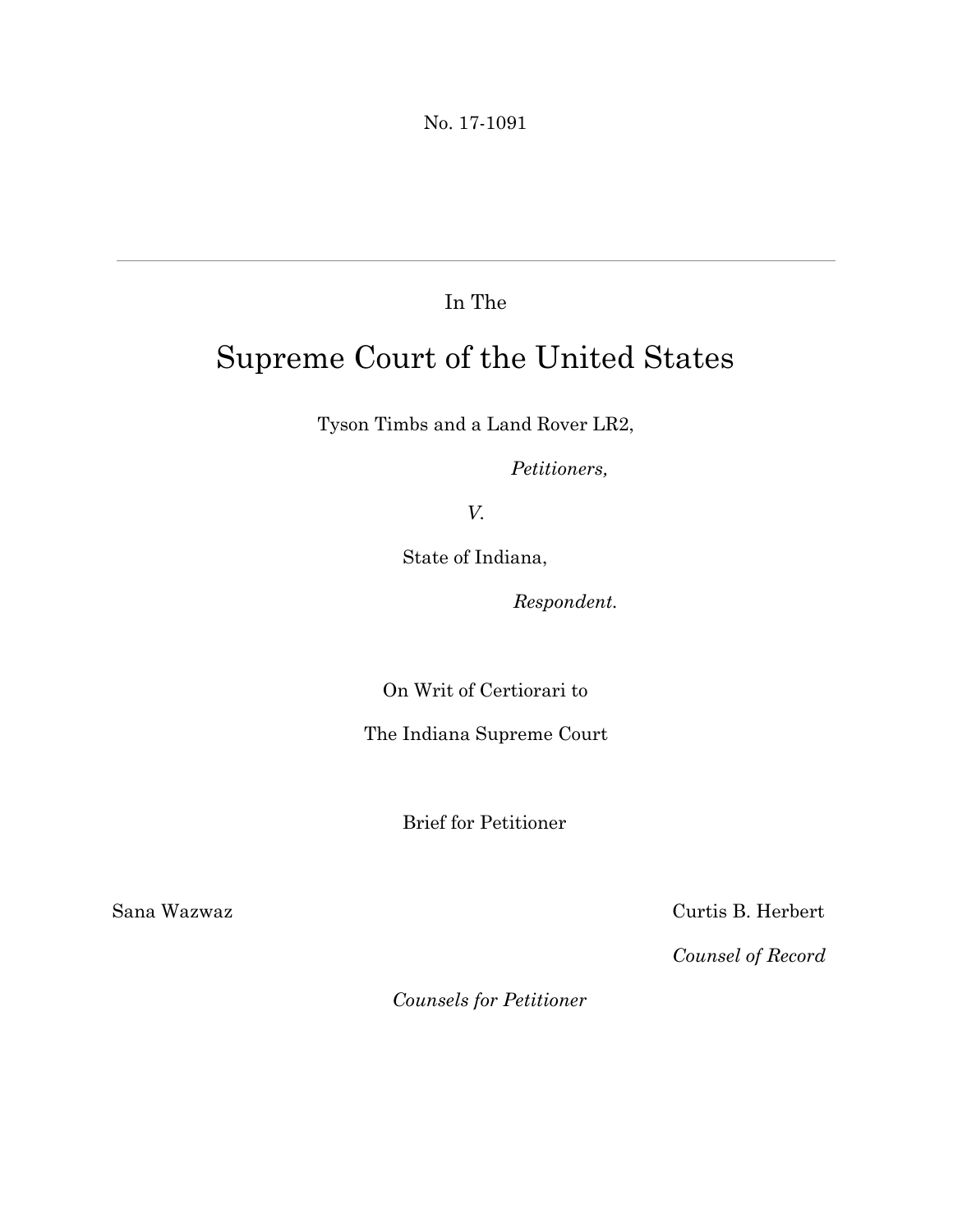#### TABLE OF CONTENTS

Table of Authorities-3

Question Presented-9

- 1. Introduction and summary of argument-10
- 2. Argument-13

I: The original public meaning of the Privileges or Immunities Clause protects certain fundamental Bill of Rights guarantees from State infringement.-13

a) Framing and purpose of the Fourteenth Amendment-13 II: A framework for determining what rights are protected-15

a) Application of that framework to the excessive fines clause.-18

III: Why the Privileges or Immunities clause? The pragmatic case for the rejection of modern due process incorporation.-19

3: Rebuttal of objections-21

I The fact that the Privileges or Immunities Clause does not apply to non-citizens is not enough to justify continued misinterpretation of the Clause.-21

II *Stare decisis* principles are unable to sustain *Slaughter-House*-23 4: Conclusion-27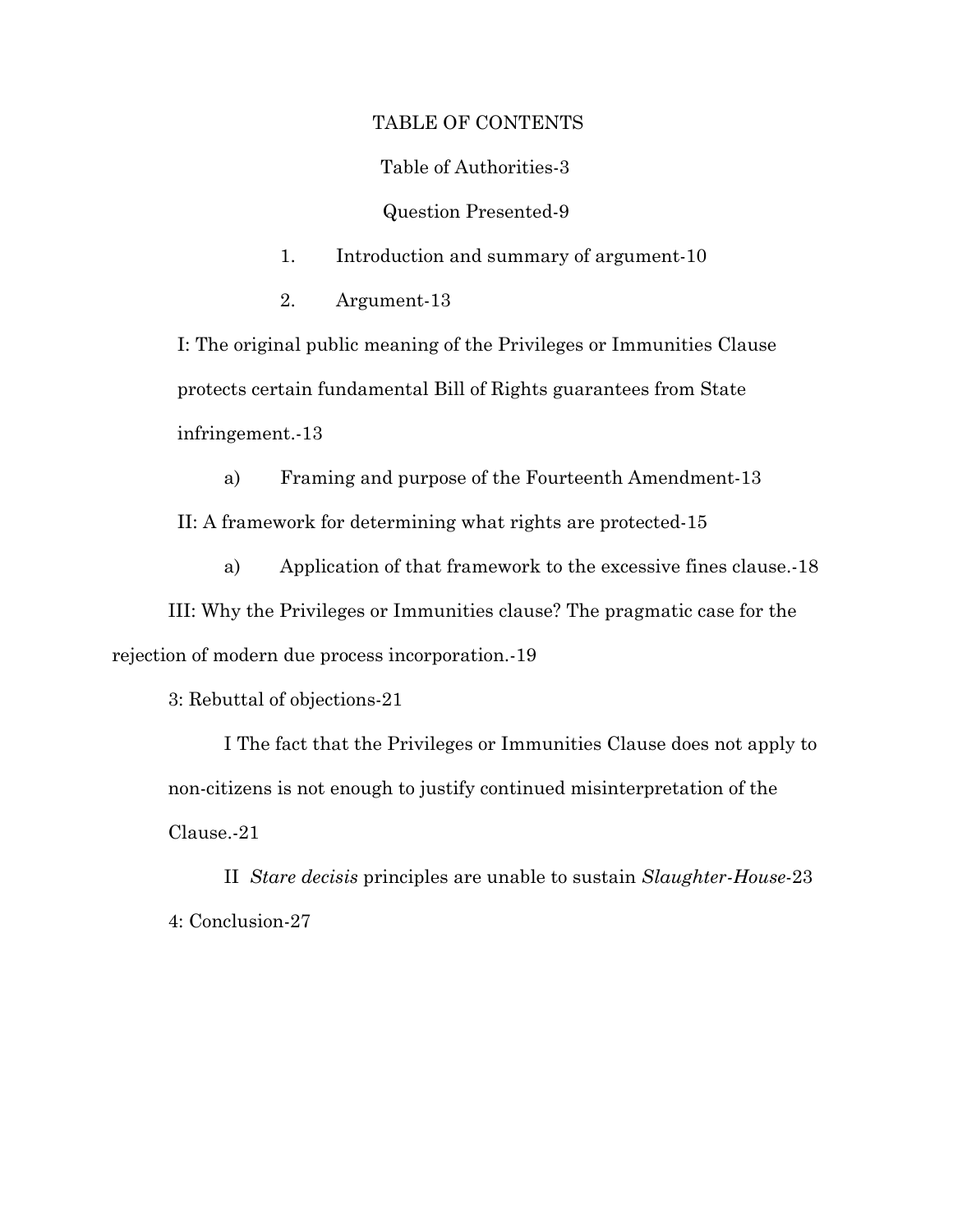#### TABLE OF AUTHORITIES

#### CASES

*Auer v. Robbins,* 519 U.S. 452 (1997)....

*Barron v. Baltimore* 32 U.S. 243 (1833)....

*Bradwell v.Illinois*, 83 U.S. 130 (1872)

*Brown vs Board of Education of Topeka, Kansas,* 347 U.S. 483 (1954).

*Corfield v. Coryell,* 6 Fed. Case 546, 551 (Fed. 1823)

*Cleburne v. Cleburne Living Center* 473 U.S. 432 (1985)

*Griswold v. Connecticut,* 381 U.S. 79, (1965)

*Humphrey's Executor vs United States,* 295 U.S. 602 (1935)

*Janus v. AFSCME,* 585 U.S. \_\_ (2018)

*Lawrence v. Texas,* 539 U.S. 558, 560 (2003).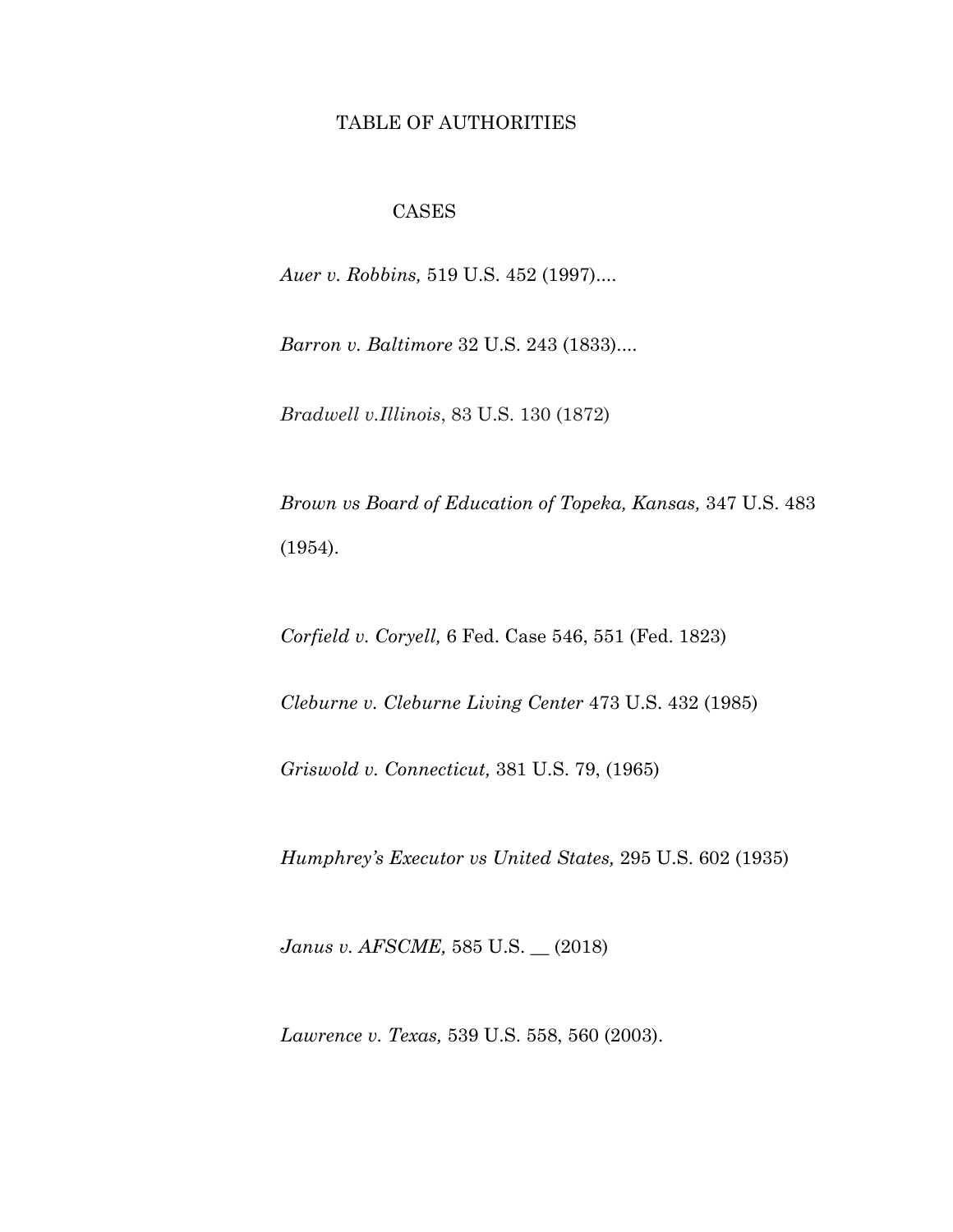*Lochner v. New York* 198 U.S. 45 (1905)

*McDonald v. City of Chicago,* 561 U.S. 742 (2010)

*N.L.R.B. v. Jones & Laughlin Steel Corp.,* 301 U.S. 1 (1937)

*Obergefell v. Hodges*, 576 US \_ (2015)

*Planned Parenthood v. Casey*, 505 U.S. 833 (1992)

*Saenz v. Roe* 526 U.S. 489 (1999)

*Sessions v. Dimaya,* 584 U.S. \_\_ (2018)

*State v. Timbs,* No. 27S04-1702-MI-70, \_\_ N.E.3d \_\_ (Ind., Nov. 2, 2017).

*The Slaughter-House Cases*, 83 U.S. 36 (1872)

*United States v. Cruikshank* 92 U.S. 542 (1876)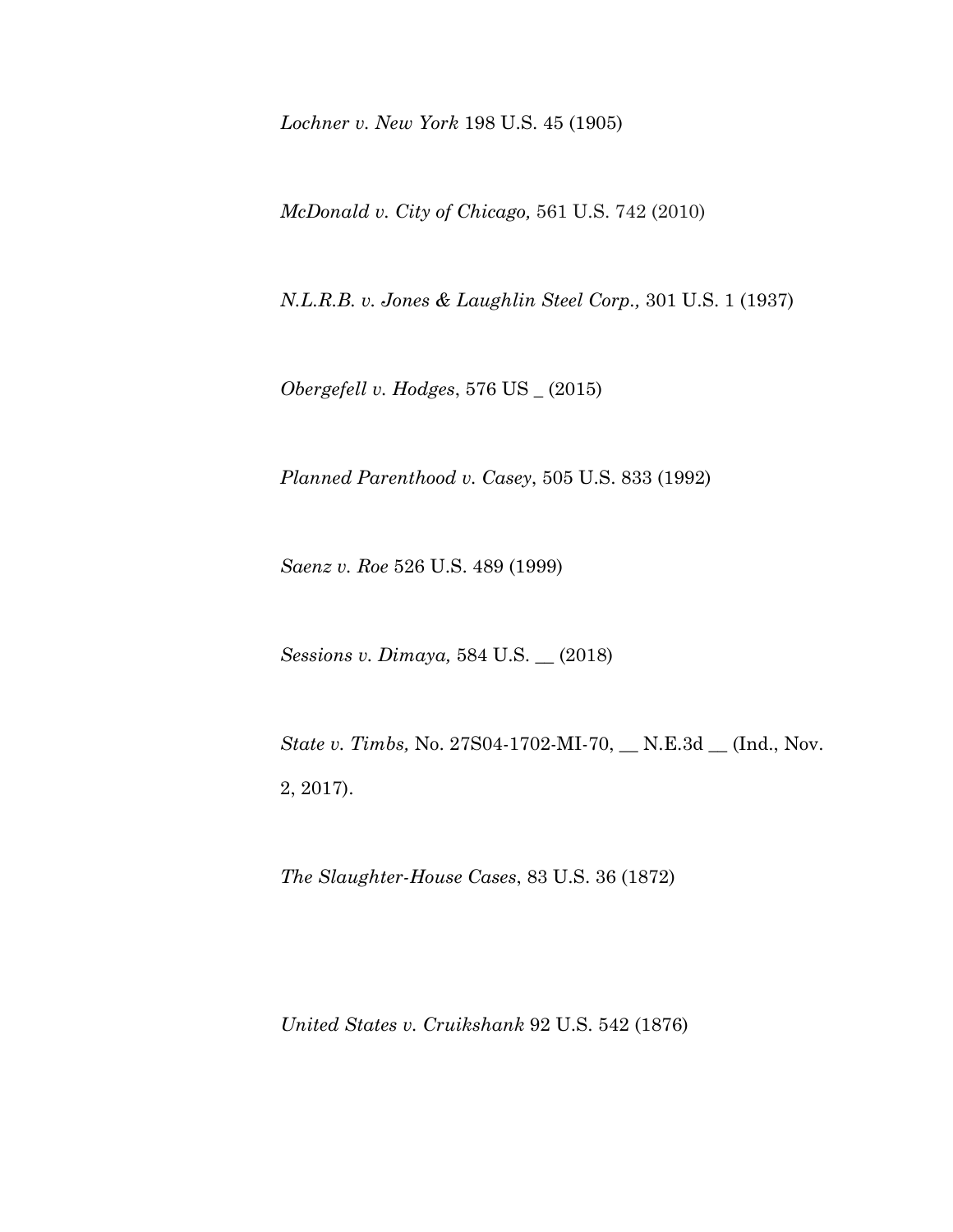*Washington v. Glucksberg,* 521 U.S. 702, (1997)

*West Coast Hotel vs Parrish,* 300 U.S. 379 (1937).

*Wickard vs Filburn* 317 U.S. 111, (1942)

*Williamson v. Lee Optical* 348 U.S. 483 (1955)

#### *OTHER SOURCES*

Akhil R. Amar: The Bill of Rights: Creation and Reconstruction. Yale University Press, (2000).

Akhil R. Amar, Foreword: The Document and the Doctrine, 114 Harv. L. Rev. 26, 123, 327 (2000).

Blackman, Josh and Shapiro, Ilya, *Keeping Pandora's Box Sealed: Privileges or Immunities, The Constitution in 2020, and Properly Extending the Right to Keep and Bear Arms to the States* (November 10, 2009). Georgetown Journal of Law &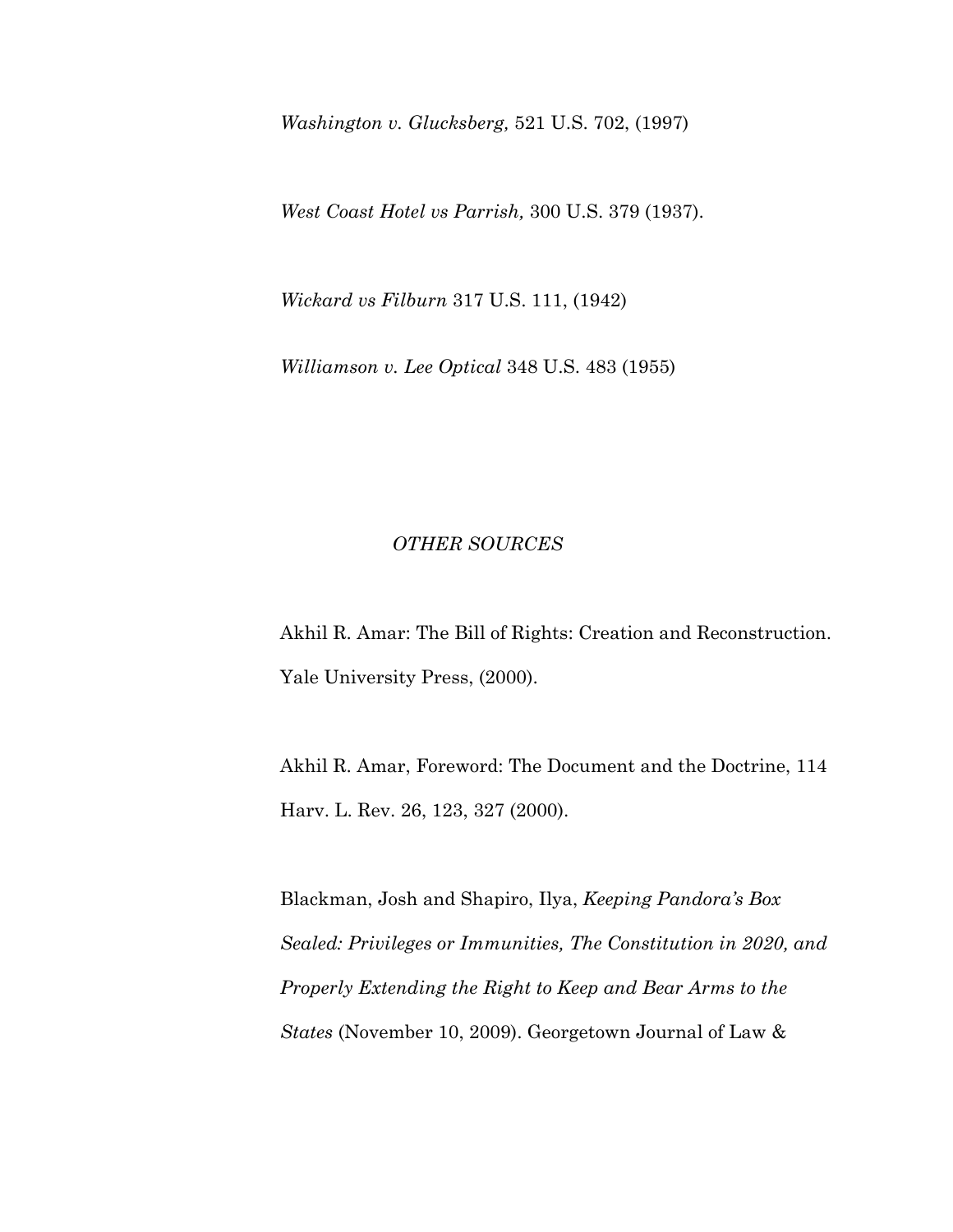Public Policy, Vol. 8, 2010. Available at SSRN[:](https://ssrn.com/abstract=1503583)

<https://ssrn.com/abstract=1503583>

Brief for Pet'r at 28, *Timbs v. Indiana,* 586 U.S. \_\_ (2018) (No. 17-1091).

David Lieber, Eighth Amendment--The Excessive Fines Clause, 84 J. Crim. L. & Criminology 805, 31 (Winter 1994)

Jonathan R. Macey, *The Internal and External Costs and Benefits of Stare Decisis*, 65 Chi.-Kent L. Rev. 93 (1989). Available at:

<https://scholarship.kentlaw.iit.edu/cklawreview/vol65/iss1/6>

*Timbs v. Indiana*, Oyez, https://www.oyez.org/cases/2018/17-1091#! (last visited Feb 16, 2019).

Transcript of Oral Argument at 6, Timbs v. Indiana, 528

Tribe, Laurence: *American Constitutional Law*. 3 Ed. Vol. I, Foundation Press, 2000.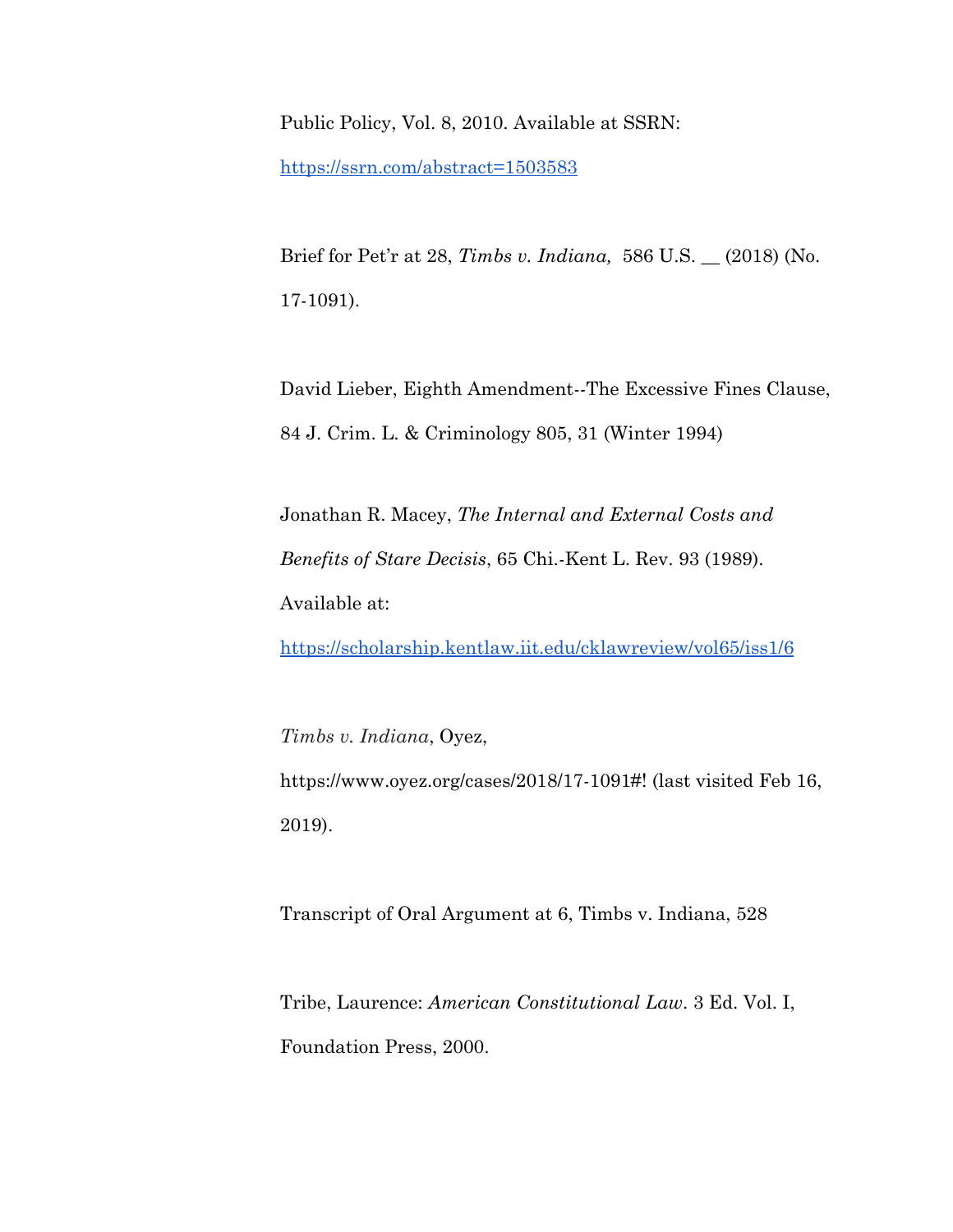Webster, Noah, *American Dictionary of the English Language,* (1828) Available at

<http://webstersdictionary1828.com/Dictionary/right>

Willet*, et. al., Institute for Justice, Perspectives on "Privileges or Immunities,"* Accessible at <https://www.youtube.com/watch?v=bQuc2H9Sfo0>

#### **CONSTITUTION**

U.S. Const, Amend. VIII, §1, Cl. 2.

U.S. Const. Amend. XIV, §1, Cl. 2.

U.S. Const, Art IV, §2.

U.S. Const. Art. I, §8, cl. 4.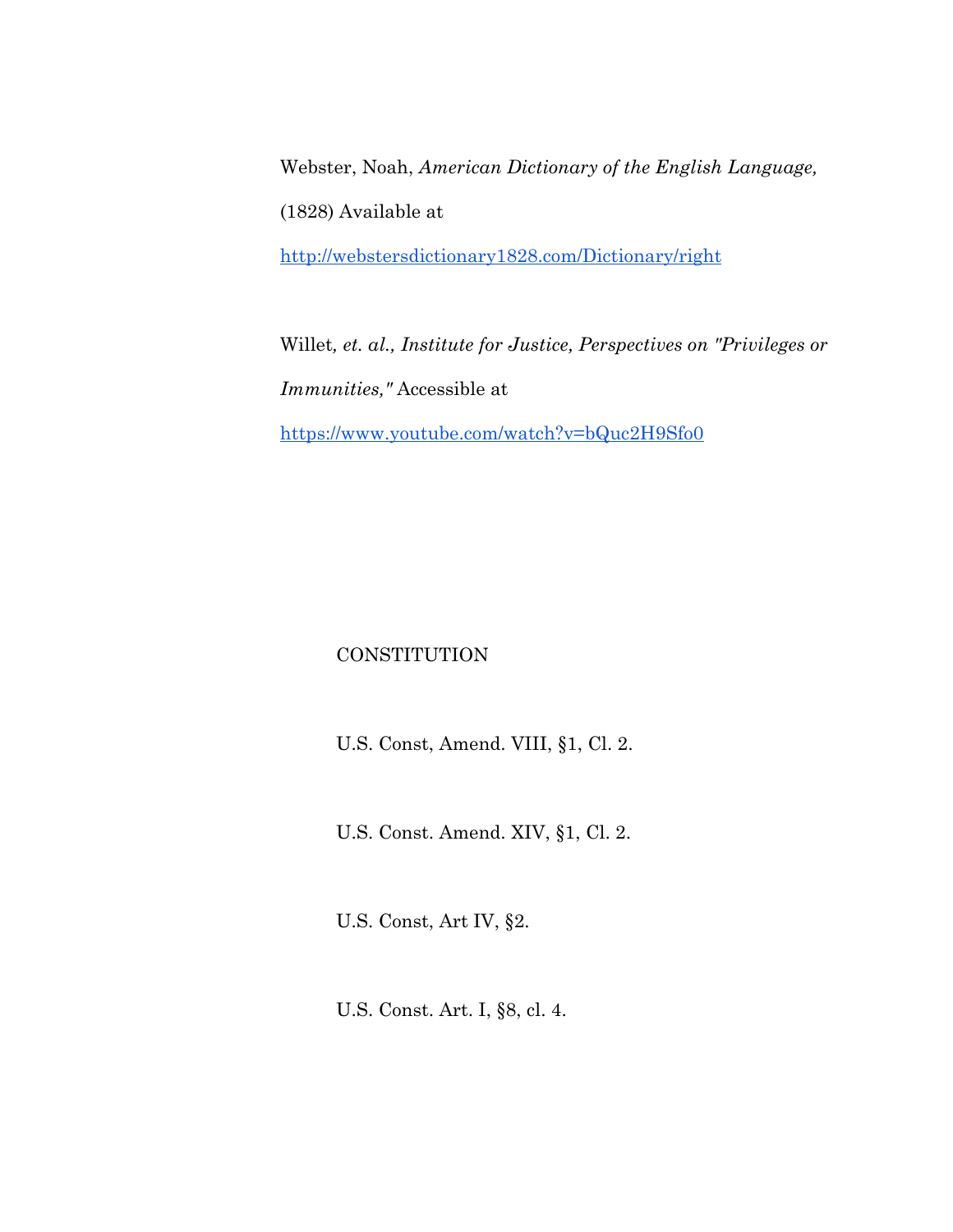U.S. Const. Art I, § 8, cl. 3.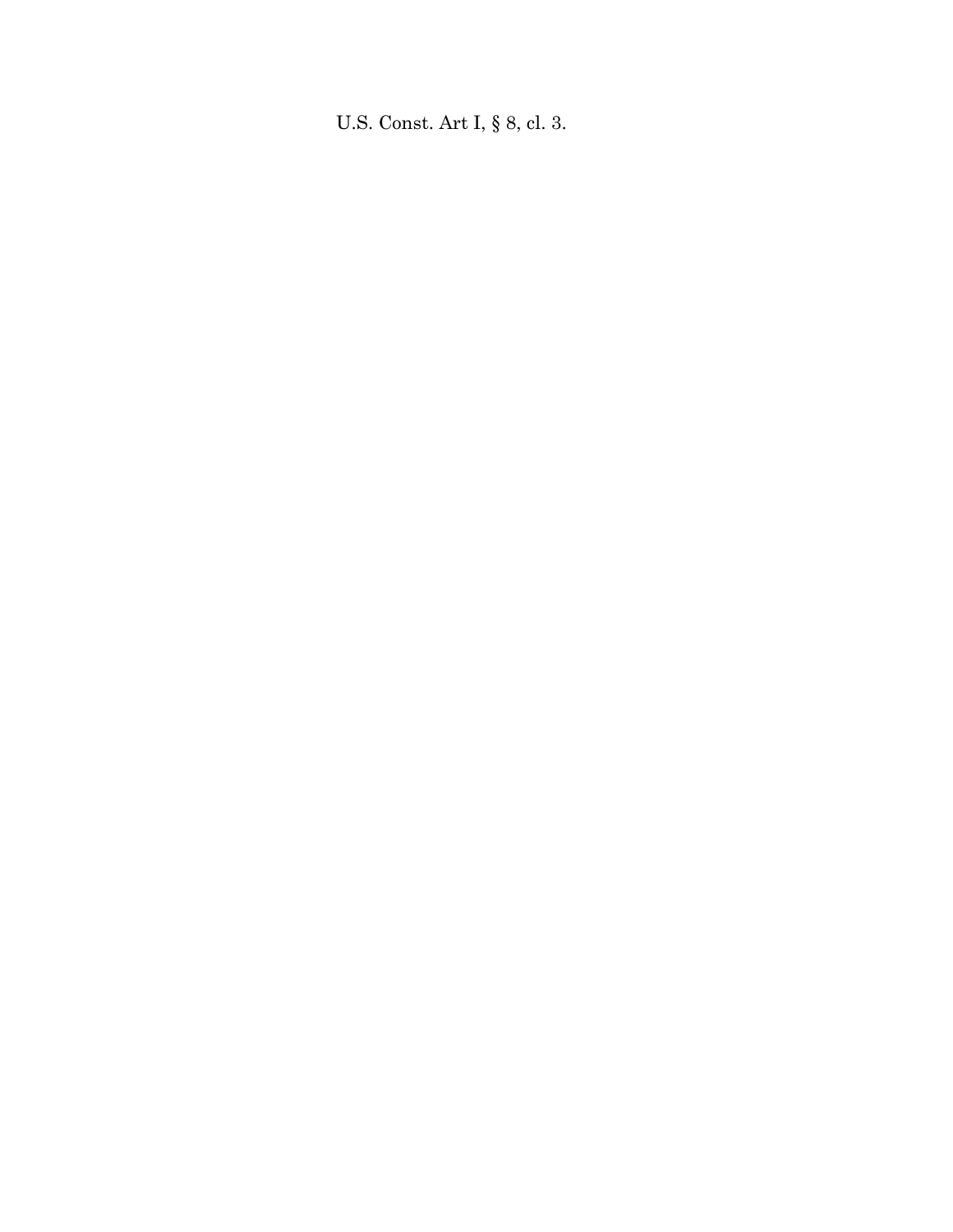Question Presented:

Whether the Eighth Amendment's Excessive Fines Clause should be incorporated through the Due Process Clause of the Fourteenth Amendment or the Privileges or Immunities Clause of the 14th Amendment?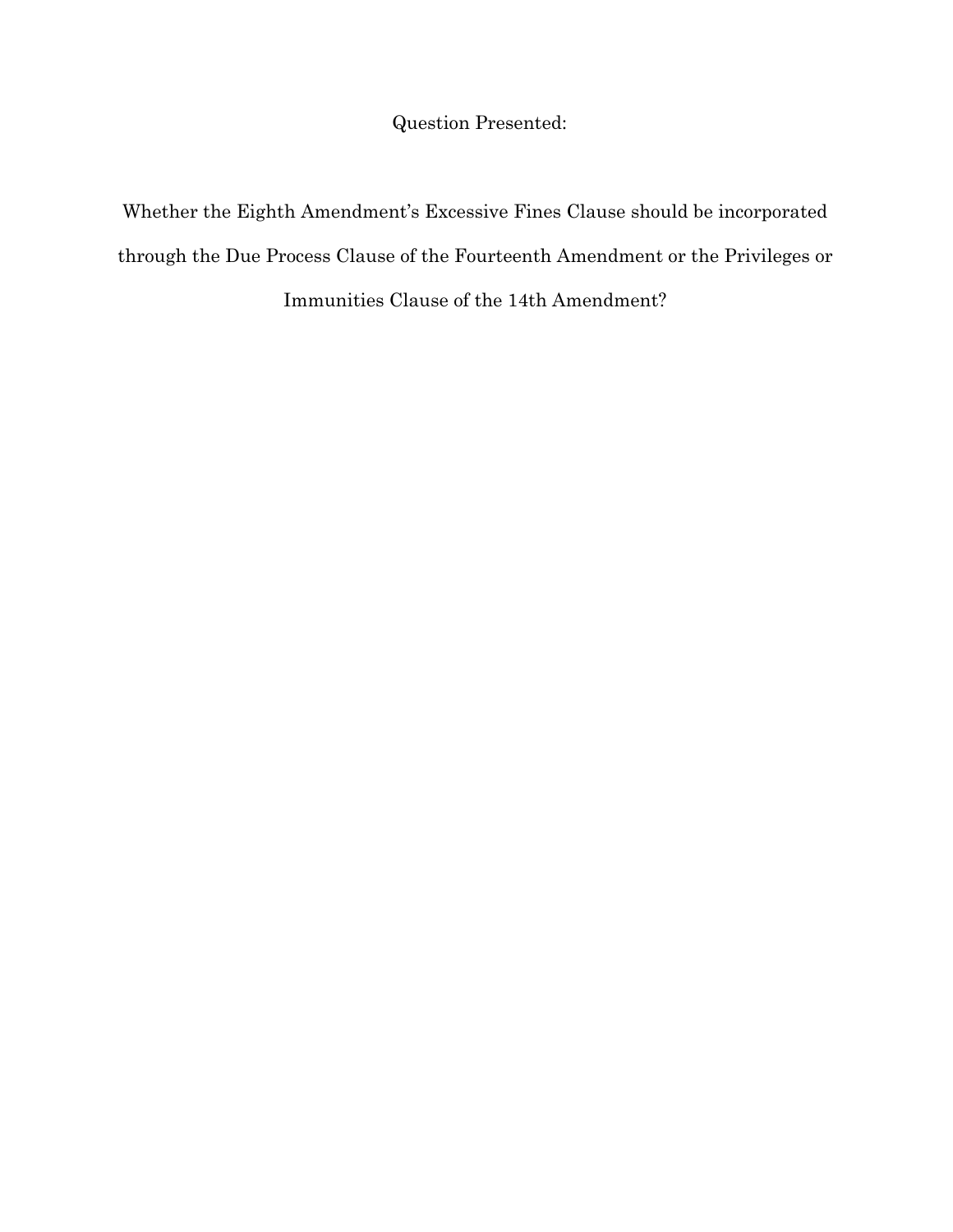#### Introduction

In 2013, Indiana resident Tyson Timbs purchased a new Land Rover LR2 for  $42,000$  dollars.<sup>1</sup> He then used the vehicle to transport heroin for several months. Eventually, the police set up a series of "controlled purchases," $2$  in which an undercover agent bought varying amounts of heroin from Timbs. Following the controlled purchases, Timbs was driving his vehicle when the police stopped and subsequently arrested him. He pleaded down to one count of selling illegal substances, and one count of conspiracy to commit theft.<sup>3</sup> These crimes have a maximum fine of 10,000 dollars associated with them. Following the plea deal, Timbs paid 1,200 dollars in various fees associated with the proceedings. On top of these fees, the state wanted to seize the Land Rover, which Timbs contended violated the Excessive Fines Clause of the Eighth Amendment.

The first court ruled for Timbs, holding that the forfeiture of Timbs' vehicle would be an excessive fine. The Supreme Court of Indiana later reversed, holding that although the state's inevitable action indeed violated the Excessive Fines Clause, the clause had not yet been incorporated. Because only the Supreme Court has the authority to incorporate provisions of the Constitution, the court ruled for Indiana.<sup>4</sup> The Supreme Court of the United States granted certiorari to address the

<sup>1</sup> *Timbs v. Indiana*, Oyez, https://www.oyez.org/cases/2018/17-1091#! (last visited Feb 16, 2019).

<sup>2</sup> *Id.*

<sup>3</sup> *Id.*

<sup>4</sup> *State v. Timbs,* No. 27S04-1702-MI-70, \_\_ N.E.3d \_\_ (Ind., Nov. 2, 2017).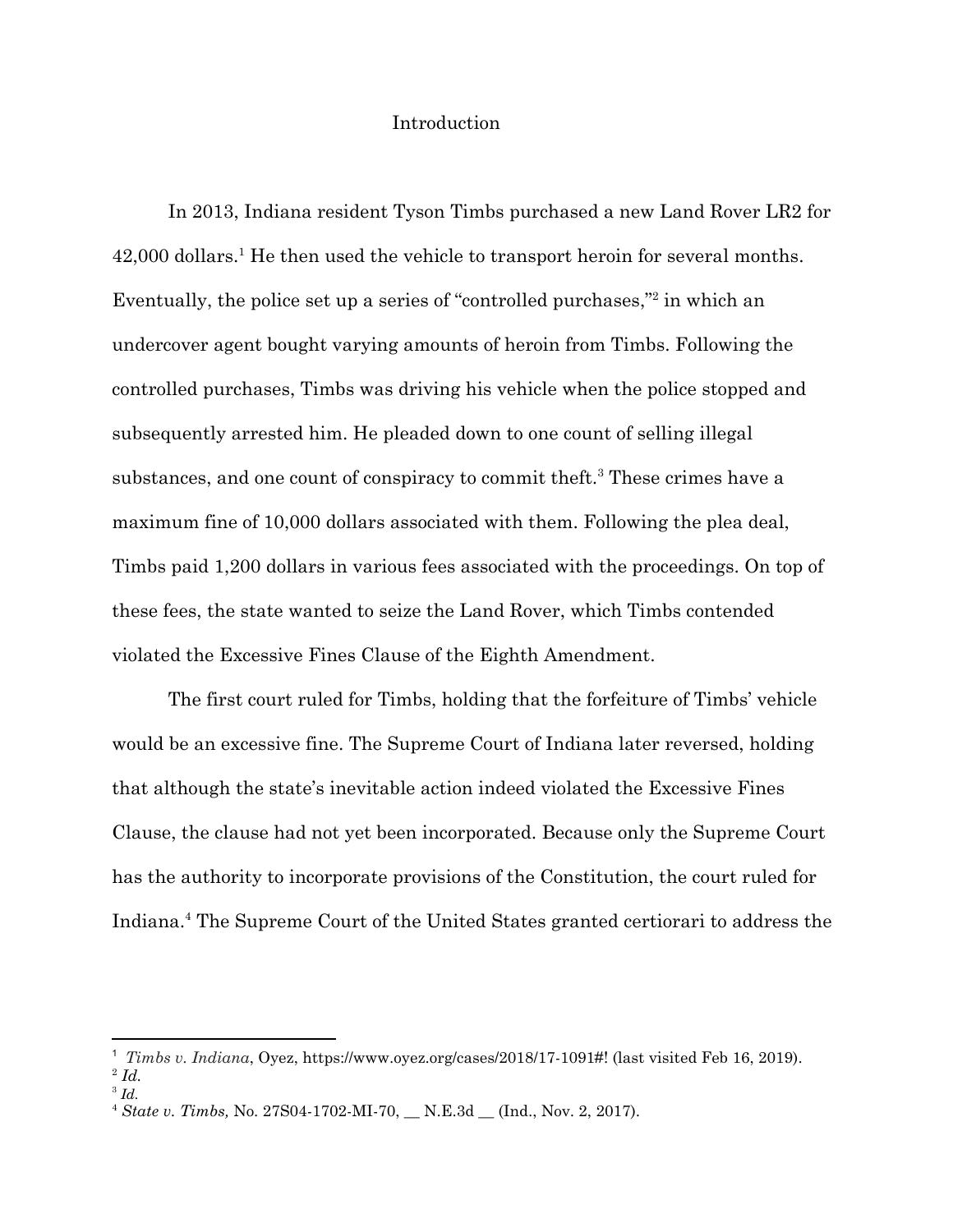question of whether or not the Excessive Fines Clause is incorporated against the states.

When it was ratified, the 14th amendment effectively delineated federally guaranteed rights of citizens amidst a turbulent reconstruction era. Aimed at protecting the rights of freedmen, the amendment entailed amongst other things a Privileges or Immunities Clause, which states that "no state shall make or enforce any law which shall abridge the privileges or immunities of the citizens of the United States."<sup>5</sup> In 1868, the state of Indiana ordered the closure of all private slaughterhouses and required that citizens use one public slaughterhouse, an action which was challenged by butchers as a violation of the Privileges or Immunities Clause. The resulting legal controversy ended in the *Slaughterhouse Cases*,<sup>6</sup> which effectively nullified the Privileges or Immunities clause in a 5-4 ruling. The destruction of Privileges or Immunities was completed by other cases such as that of *Bradwell v. Illinois*,<sup>7</sup> which ruled that the Constitution did not protect Myra Bradwell when she sought to become a lawyer, and *United States v. Cruikshank*, 8 which ruled that the First and Second amendment were not applicable against the states. These constituted landmark decisions in the effective status of state power. The Second clause of the 14th amendment, the Due Process Clause, became the primary method of incorporation and application against the states to secure rights. Meanwhile, the Privileges or Immunities Clause remained dormant until the 1999

<sup>7</sup> 83 U.S. 130 (1872)

<sup>5</sup> U.S. Const. Amend. XIV, §1, Cl. 2.

<sup>6</sup> 83 U.S. 36 (1872)

<sup>8</sup> 92 U.S. 542 (1876)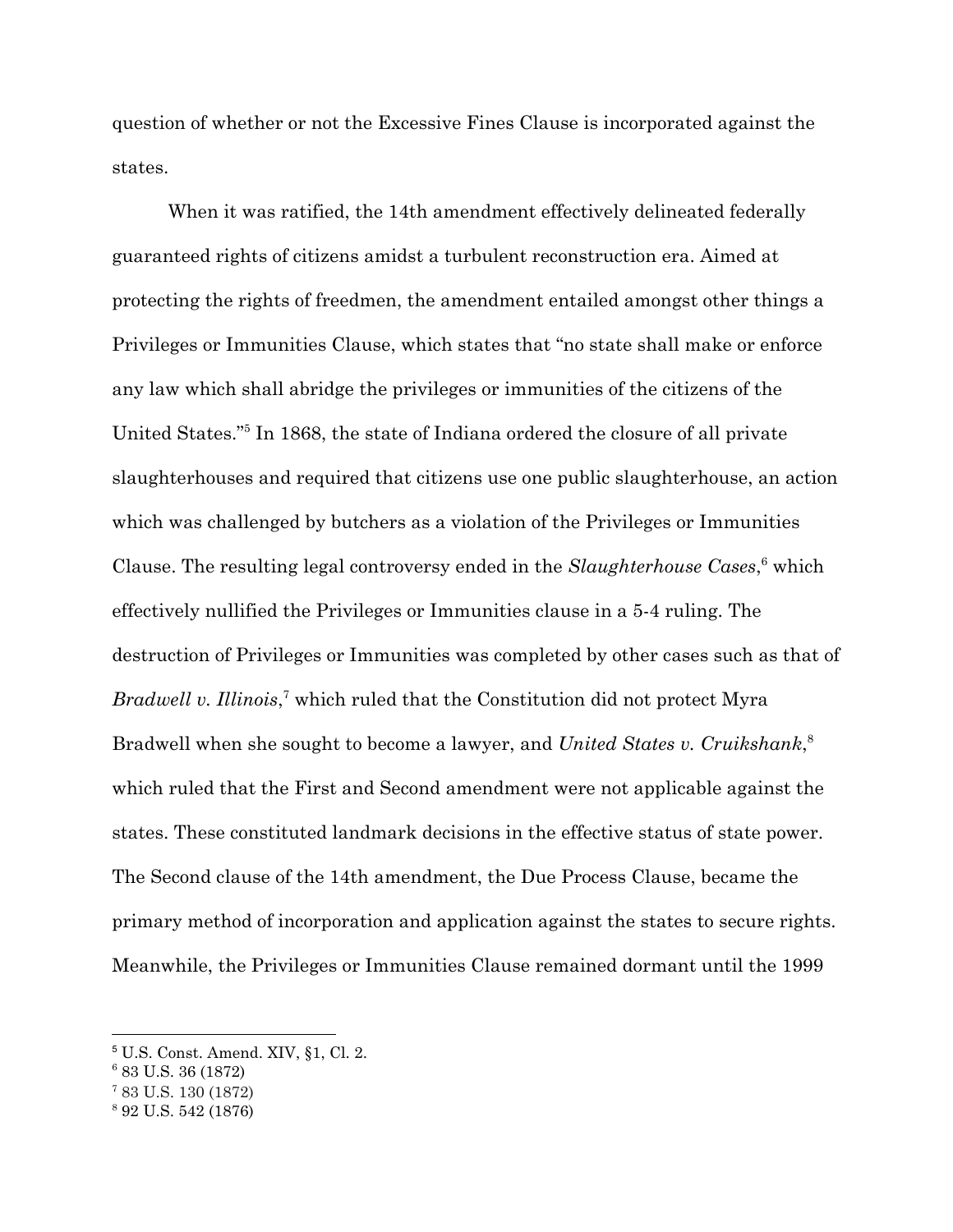case of *Saenz v. Roe*,<sup>9</sup> where the court recognized a right to travel. Justice Thomas dissented, reprimanding the Court for cleaving to the incorrect Slaughterhouse. Eventually, the Privileges or Immunities Clause was revisited during the 2010 case of *McDonald vs City of Chicago*.<sup>10</sup> Justice Thomas concurred, aiming to restore the original meaning and purpose of the Privileges or Immunities by recognizing a right to keep and bear arms for self-defense as a Privilege or Immunity of citizenship.

#### Summary of Argument

The Supreme Court should not incorporate the Excessive Fines Clause under the Due Process Clause, because Due Process incorporation is inconsistent with the original meaning of the Fourteenth Amendment. The proper avenue for protecting rights against state infringement is instead the Privileges or Immunities Clause, which prevents the states from imposing excessive fines. The securing of fundamental rights can not be achieved merely through Due Process, a clause that is in essence aimed at guaranteeing just and fair laws. Privileges or Immunities, in contrast, expands the range of protected substantive rights. The Supreme Court should overrule the erroneous *Slaughter-House* decision, and restore the Privileges or Immunities Clause to its proper place in our Constitution by implementing the test from *Washington v. Glucksberg*<sup>11</sup> to determine what rights are protected.

**<sup>9</sup>** 526 U.S. 489 (1999)

<sup>10</sup> *McDonald v. City of Chicago,* 561 U.S. 742 (2010)*,* (Thomas, J. Concurring).

<sup>11</sup> *Washington v. Glucksberg,* 521 U.S. 702, (1997)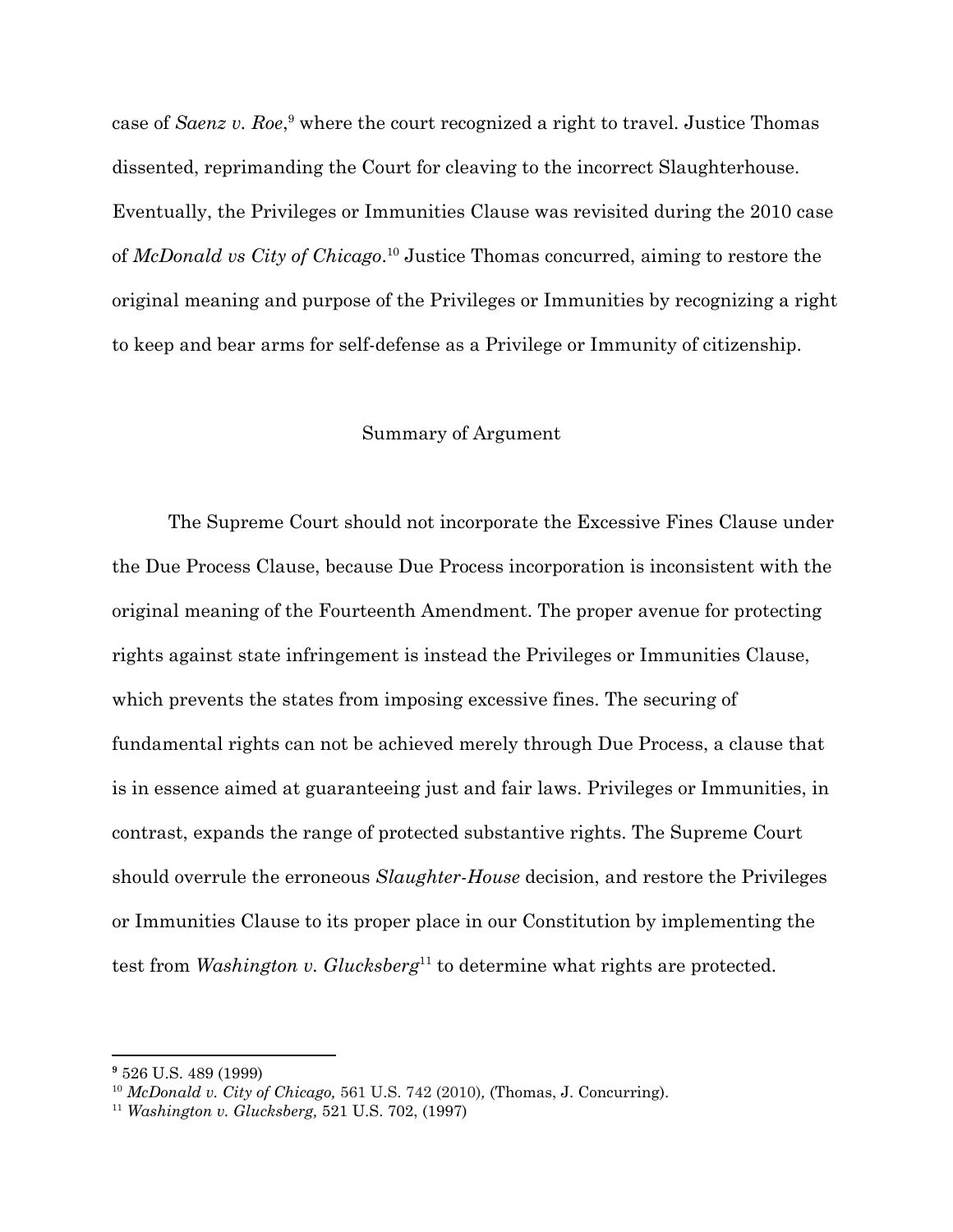#### The Framing and Purpose of the Fourteenth Amendment

We begin, as all constitutional scholars should, with the historical context and drafting of the Fourteenth Amendment. Following the Civil War, the Southern States were ignoring and infringing upon the basic liberties of freed slaves. So-called 'Black Codes' imposed nefarious restrictions on the everyday life of freed slaves.<sup>12</sup> They were not allowed to partake in the same civil liberties as the rest of the population, and the federal government could do nothing to stop the Southern states. The expansive reading of the Commerce and Necessary and Proper clauses that we now have did not yet exist, and because of *Barron v. Baltimore*¸ the Bill of Rights did not apply to the states. As part of the solution, the framers of the Fourteenth amendment adopted the Privileges or Immunities Clause.

The term 'Privileges or Immunities,' while today archaic, was used much more readily in the 19<sup>th</sup> century, as a stand in for the term 'rights.' The 1828 edition of Webster's Dictionary defines 'right' as "Just claim; immunity, privilege."<sup>13</sup> As Justice Thomas notes in his *McDonald v. City of Chicago* concurrence, the 1865 edition adopts an almost identical definition.<sup>14</sup>

The legislative history of the clause is very conclusive. Floor statements from Representative John Bingham of Ohio, among others, tell us exactly what the framers understood the clause to mean. The framers intended and understood the

<sup>12</sup> Brief for Pet'r at 28, *Timbs v. Indiana,* 586 U.S. \_\_ (2018) (No. 17-1091).

<sup>13</sup> Webster, Noah, *American Dictionary of the English Language,* (1828) Available at <http://webstersdictionary1828.com/Dictionary/right>

<sup>14</sup> *McDonald v. City of Chicago,* 561 U.S. 742 (2010)*,* (Thomas, J. Concurring).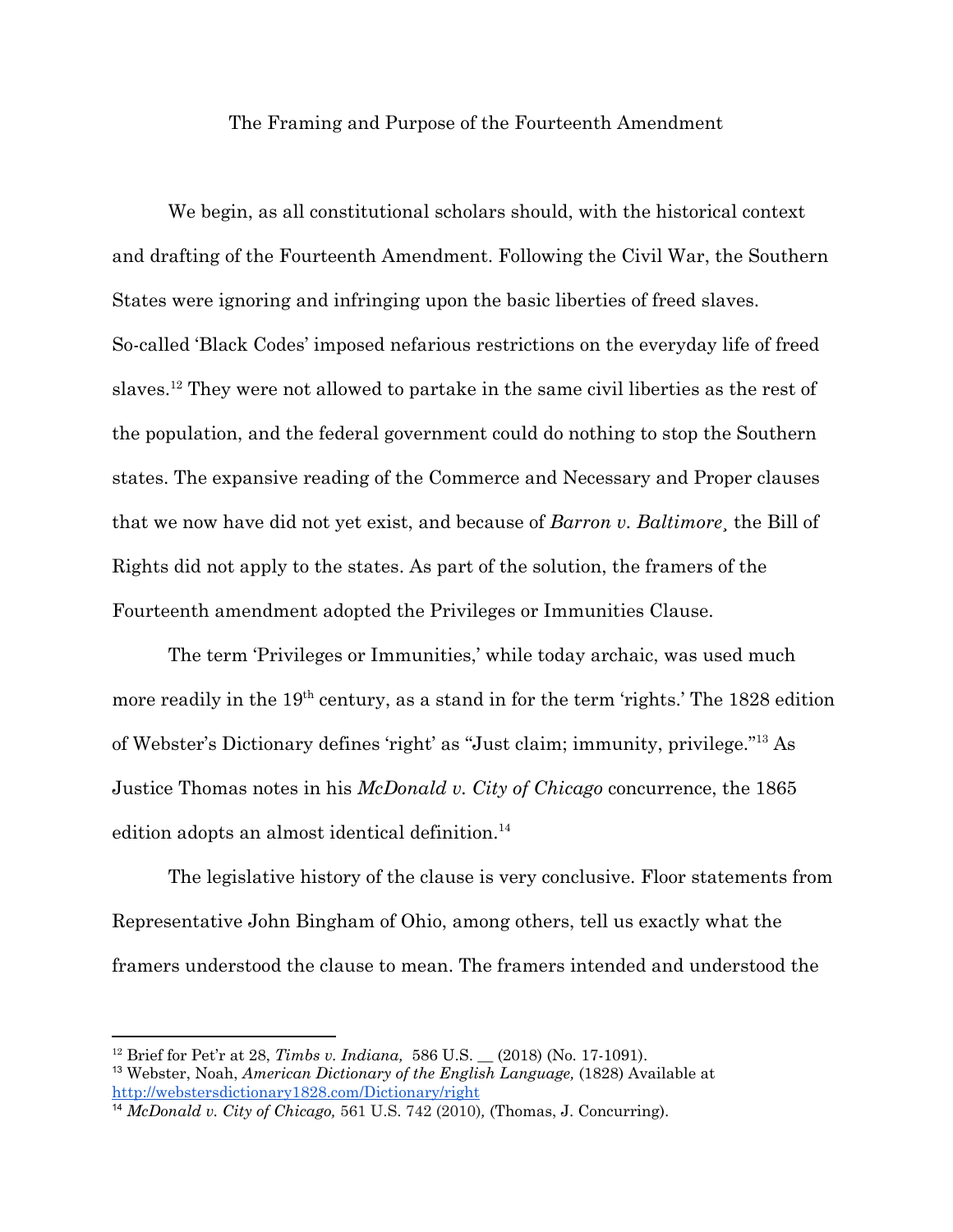Fourteenth Amendment to radically alter the relationship between states and the federal government. The Fourteenth Amendment's Clause tracks the language of Article IV Section II of the constitution's "Privileges and Immunities" clause.<sup>15</sup> Ultimately, the Privileges or Immunities clause draws significant elements from the Privileges and Immunities clause. Privileges and Immunities, as defined by Justice Washington during the Corfield v. Coryell case, "are, in their nature, fundamental, which belong, of right, to citizens of all free governments; and which have, at all times, been enjoyed by the citizens of the several states which compose this Union."  $16$  These defining characteristics were explicitly referenced and invoked by Senator Jacob Howard in speeches during the passage of the 14th amendment. Eventually, the Joint Committee voted in favor of the second draft proposed by Bingham after he asserted that it secured existing rights. (Presumably, these preexisting rights included a sizeable portion of the Bill of Rights.) Thus, the original framing of the Fourteenth Amendment encompasses protection for, amongst many things, certain historically recognized rights.

However, the differing context behind its eventual passage inherently changes the dynamic and extent of the fundamental rights it was meant to protect and apply against the states. With the *Barron v. Baltimore<sup>17</sup>* decision, citizens were not protected from state actions that violated the Bill of Rights. If the framers had wished to simply enact an amendment that overruled *Barron v. Baltimore*, they

<sup>15</sup> U.S. Const, Art IV, §2.

<sup>16</sup> 6 Fed. Case 546, 551 (Fed. 1823)

<sup>17</sup> 32 U.S. 243 (1833)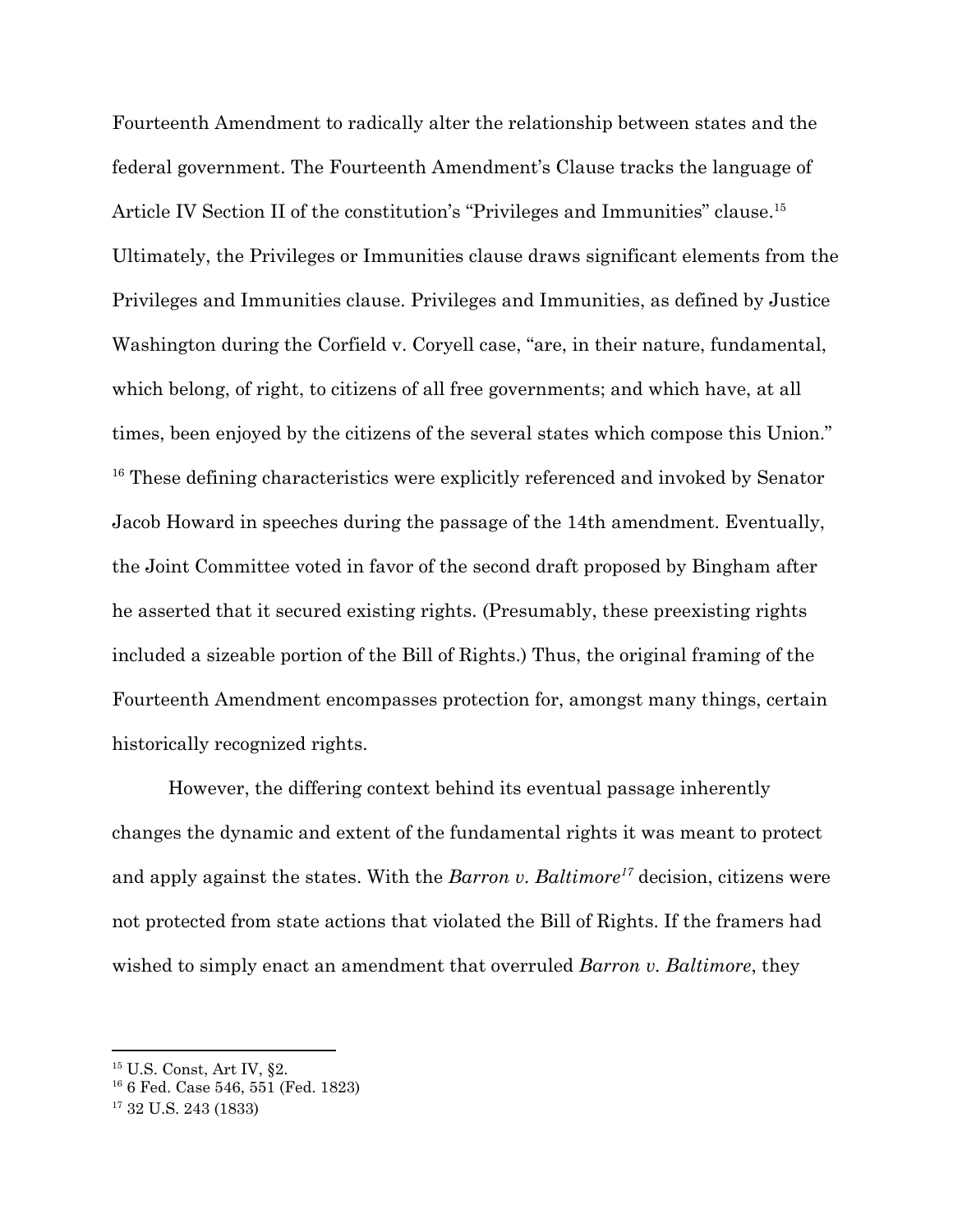could have done so easily. Instead, they chose the Privileges or Immunities Clause, which cannot be understood as either a restatement of Article IV section II, or as an entirely different clause. However, rather then its scope being more narrow then previous clauses, in the words of professor Akhil Amar, it adds "several improvements to the old." $18$  Implying a focus "solely on civil rights," $19$  the clause modifies previous provisions by eliminating confusing references and exceptions, and is tailored to protect the rights of freedmen in a post-civil war era. It is important to understand this context and observe that the clause was framed to protect citizens from abusive state power. The effects of the clause, therefore, must be understood as being responsive to the contemporaneous political climate.

Implementing a Framework to determine what rights are protected

Now that we have determined that the Privileges or Immunities Clause protects certain fundamental rights from state infringement, the next step is to set forth a framework for determining which rights are protected. We propose that the Court utilize the *Glucksberg* test to decide what constitutes a Privilege or Immunity of citizens of the United States.<sup>20</sup> The *Glucksberg* test provides that a right is

<sup>18</sup> Amar, Akhil Reed, *The Bill of Rights: Creation and Reconstruction*, 178. Yale University Press (2000). <sup>19</sup> *Id.*

<sup>&</sup>lt;sup>20</sup> This is not an original argument. For the original exposition of this argument, see Blackman, Josh and Shapiro, Ilya, *Keeping Pandora's Box Sealed: Privileges or Immunities, The Constitution in 2020, and Properly Extending the Right to Keep and Bear Arms to the States* (November 10, 2009). Georgetown Journal of Law & Public Policy, Vol. 8, 2010. Available at SSRN[:](https://ssrn.com/abstract=1503583) <https://ssrn.com/abstract=1503583>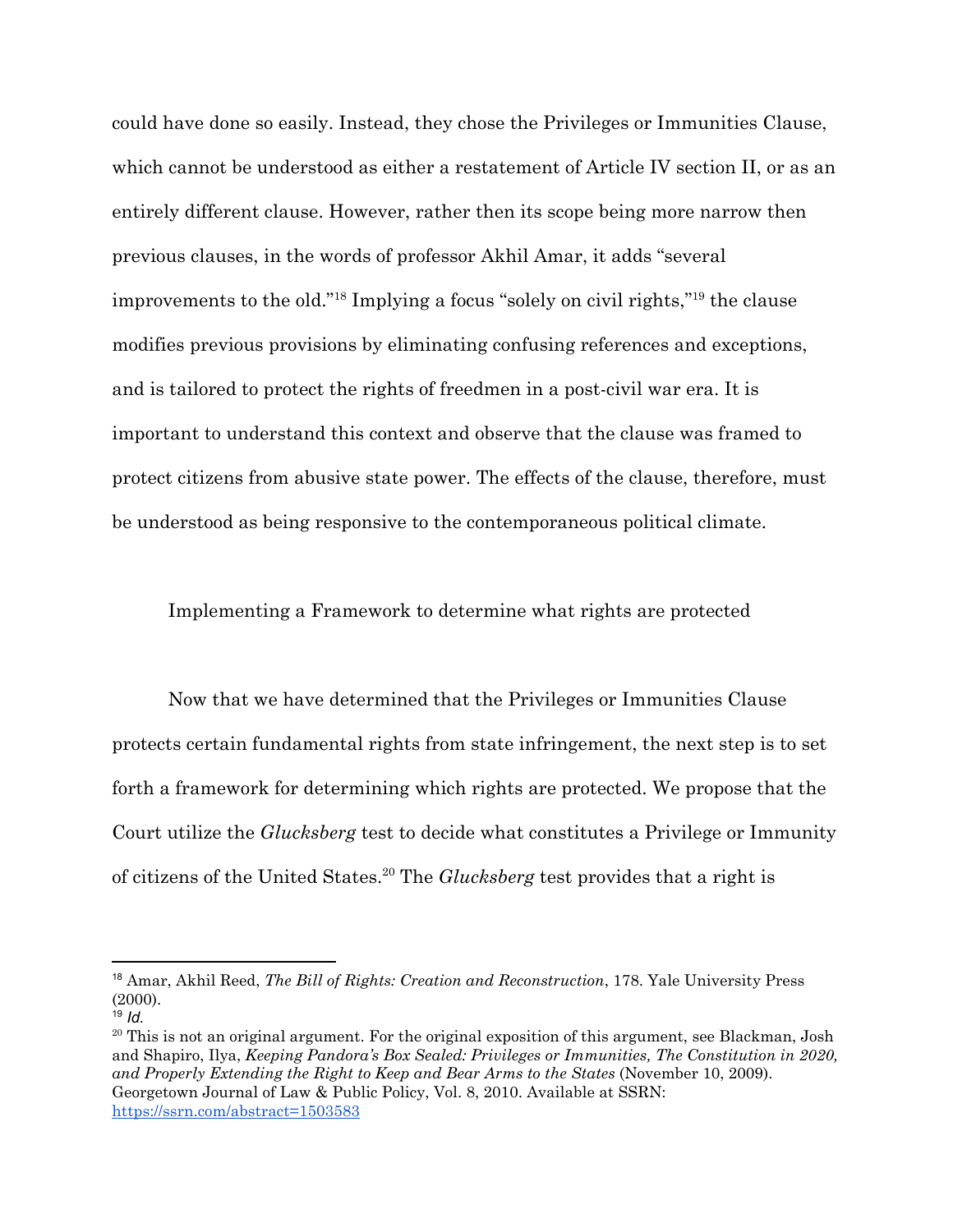protected when it is clearly defined, and deeply rooted in history and tradition. This has three distinct benefits: firstly, it is faithful to the text. Secondly, it cabins the recognition of new rights and prevents the judiciary from imposing their personal preferences on a hapless Privileges or Immunities Clause. Thirdly, it is clear and defined. Using *Glucksberg* does not require the Court to devise a new test, and it brings with it a clear and well-established body of law, with plenty of guidance for the Courts.

*Glucksberg*, unlike many other substantive Due Process tests, looks explicitly toward history. It does not ask whether a right is implied by the general aura of the Constitution, $21$  or whether the denial of a right would violate a nebulous concept such as liberty. Instead, it requires a thorough historical analysis to determine whether or not a particular right is protected by the text of the Fourteenth Amendment. This careful historical analysis, reliant on history, is exactly what is required to ascertain the meaning of a Clause such as Privileges or Immunities. This historical approach is in stark contrast with the less defined and less historical tests such as the ones the Court uses to determine a dignity interest. As is evident, those tests are far more subjective than the historically grounded Glucksberg. Perhaps the most compelling argument for adopting *Glucksberg* is that it is the best way we have of determining what rights are constitutionally protected Privileges or Immunities.

<sup>21</sup> *Griswold v. Connecticut,* 381 U.S. 79, (1965)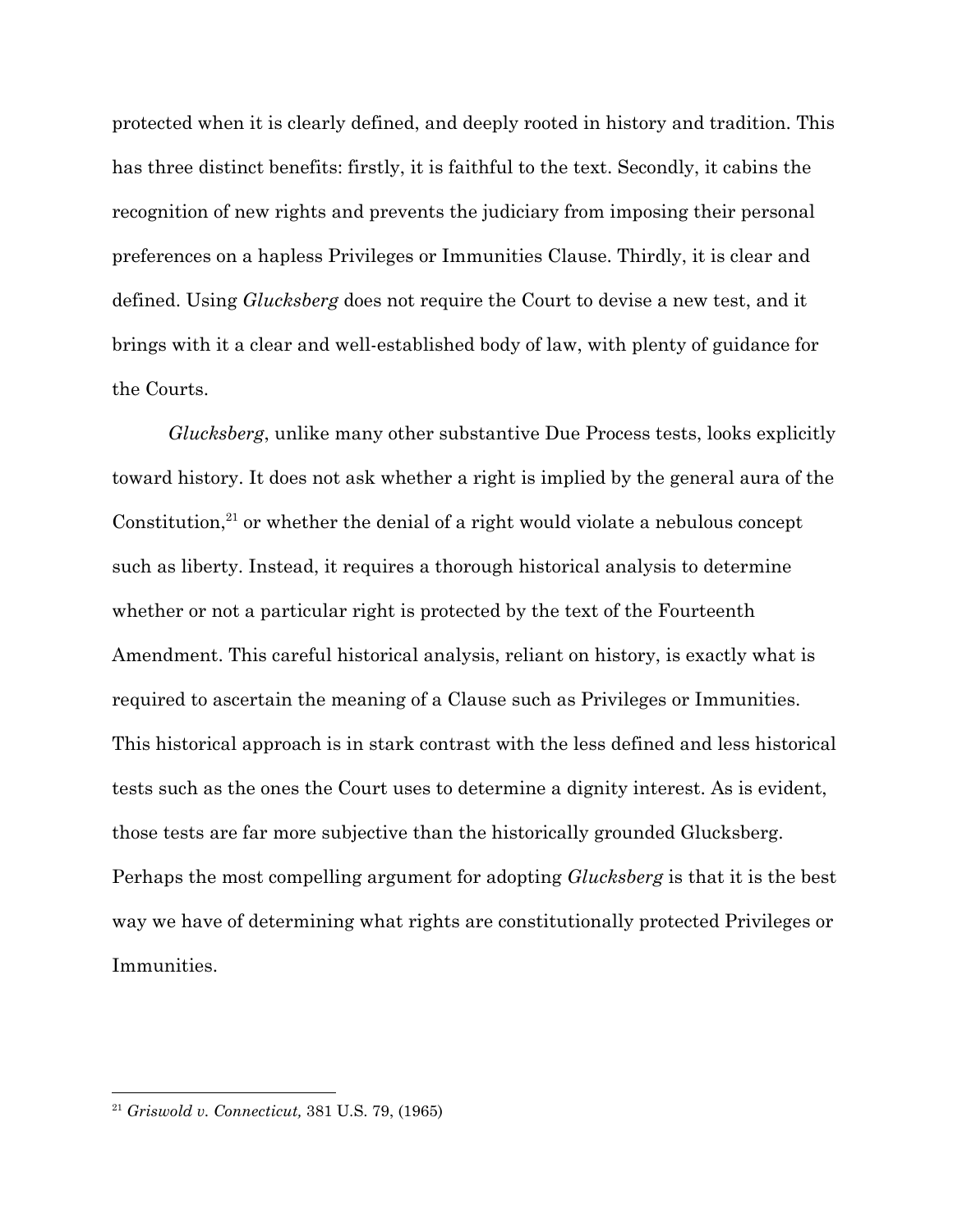At the most basic level, this test, if adhered to, prevents the judiciary from inventing new rights that the Constitution does not protect, in stark contrast to some of the more open-ended tests the Court has used. Privacy and Dignity jurisprudence, for example, lack the sort of historical grounding many hope for. Under those tests, a right to free healthcare or affordable housing might be essential to securing human dignity, and thus might be protected by the supposedly intertwined Equal Protection and Due Process Clauses Justice Kennedy invokes in Obergefell.<sup>22</sup> No such rights would be conceivable under *Glucksberg*. This serves as a quite convincing response to those who suggest that resuscitating Privileges or Immunities would lead to a landslide of new rights with no connection to the Constitution at all.

The third major benefit to protecting substantive rights through *Glucksberg* is that it comes with an already established body of law.<sup>23</sup> The Court is not required, nor is it invited, to devise a new test, which might be vulnerable to exploitation.<sup>24</sup> It

<sup>&</sup>lt;sup>22</sup> Someone with a less rosy outlook on the state of the modern judiciary might contend that, should Democratic appointees control the Supreme Court, it is likely they would enshrine such rights regardless of whether or not the Privileges or Immunities Clause is brought back to life. After all, such a dour observer might opine, a lack of textual support has not seemed to stop the Court in the past. To reply to that skeptic, however: if the judiciary has been reduced to a partisan institution, there is no point in making legal arguments in the first place.

<sup>&</sup>lt;sup>23</sup> Implement one textually accurate test, receive one already established precedent free!  $24$  Even the best tests and principles can be hijacked. Take, for example, Footnote 4. As originally construed, the footnote granted significant power to the legislature when it infringed on unenumerated rights. However, the Court soon altered the test, with principles such as 'fundamental rights,' and more recently the concept of equal dignity. (See *Obergefell v. Hodges*, 576 US \_\_ 2015). Another example of a test gone awry is rational basis review, which was originally much closer to the 'rational basis plus' test the Court used in *Cleburne v. Cleburne Living Center*. (473 U.S. 432, (1985). However, once *Williamson v. Lee Optical* (348 U.S. 483, 1955) was decided, rational basis became something else entirely, allowing the legislature to restrict liberty so long as it had *any* reason that *any* 'reasonable' person could conceivably believe. Even if the government's rationale was no more than a cover for some illegitimate interest, the Court would accept it. This adoption of Justice Holmes' dissenting opinion in *Lochner v. New York* (198 U.S. 45, 1905) left the test mangled beyond recognition.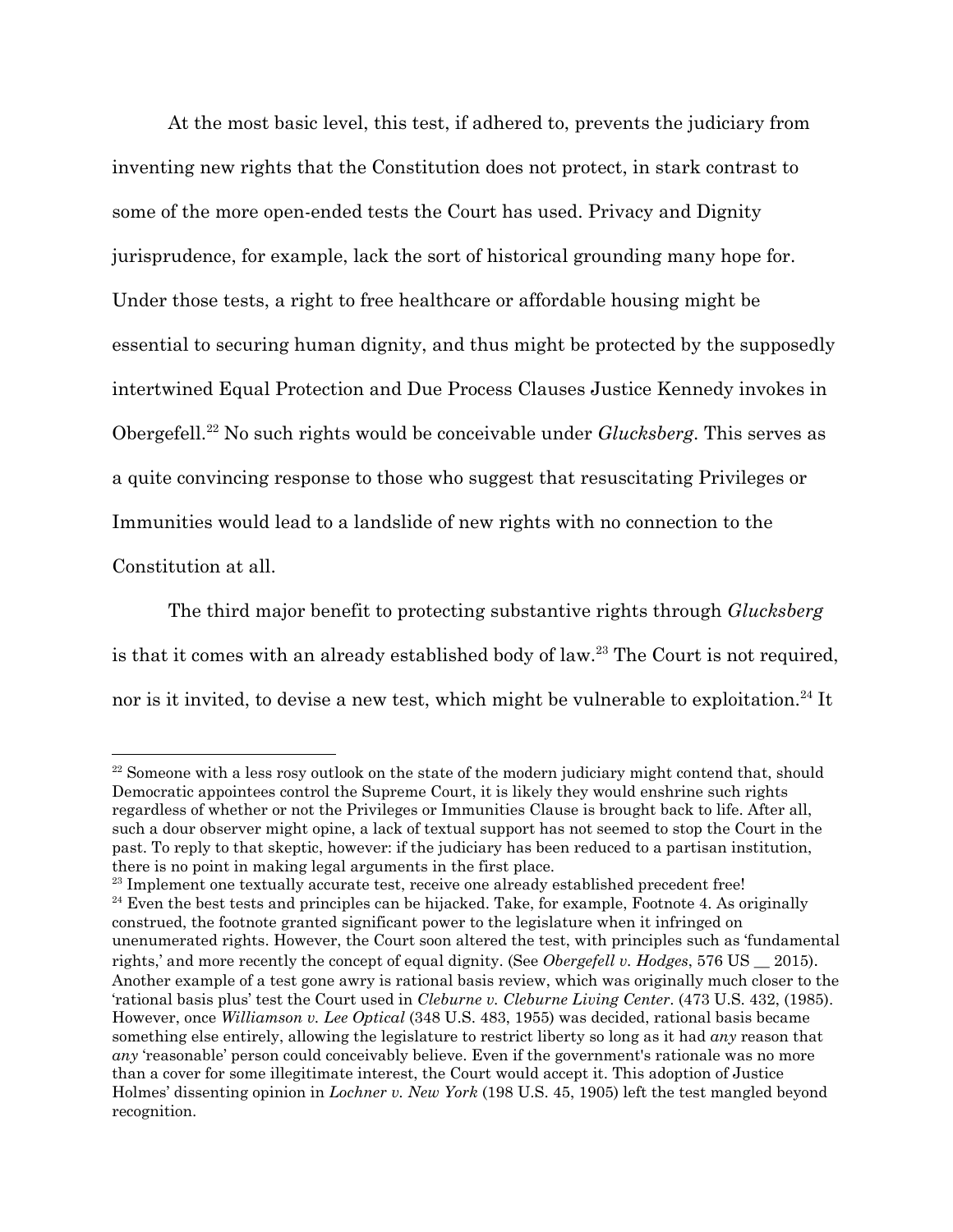can instead draw on an already existing line of jurisprudence. Not only is this jurisprudence well established, it points to the original meaning of the Fourteenth Amendment.

#### Application of this framework to the Excessive Fines Clause

Using the Glucksberg framework in which clearly defined constitutional protections that are deeply rooted in history are encompassed by Privileges or Immunities, the Excessive Fines Clause becomes inherently applicable. Stated originally in the 8th amendment as "Excessive bail shall not be required, nor excessive fines imposed, nor cruel and unusual punishments inflicted, $^{25}$  the language itself had been traced by William Blackstone to various historical traditions, including the Virginia Declaration of Rights, which borrowed from the 1689 English Bill of Rights. Additionally, throughout the establishment of various colonies including Pennsylvania, provisions that sought to eliminate Excessive Fines have been included in various governing documents. One example of this enumeration is the Northwest Ordinances, which specifically prohibits excessive fines.<sup>26</sup> When it was ratified, this doctrine that was so ever present in our nation's history became widely considered to be fundamental by even those who opposed the bill of rights, such as Edmund Randolph, who thought of the right as so

<sup>25</sup> U.S. Const, Amend. VIII, §1, Cl. 2.

<sup>&</sup>lt;sup>26</sup> David Lieber, Eighth Amendment--The Excessive Fines Clause, 84 J. Crim. L. & Criminology 805, 31 (Winter 1994)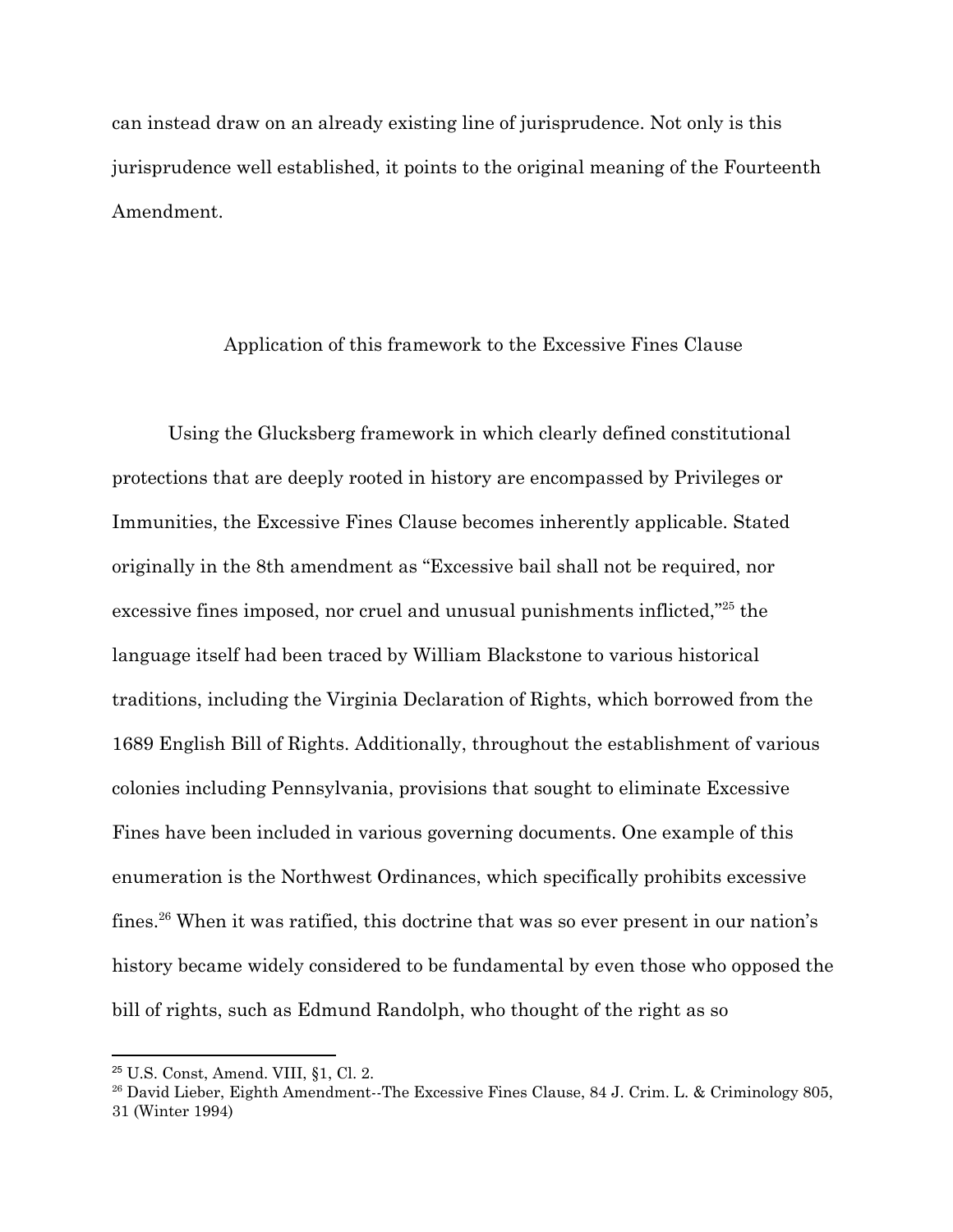fundamental that it was "foolish to enumerate it." The extent to which the concept of protection against excessive fines can be traced in our nation's history shows that it is deeply rooted in our traditions and must therefore qualify as a Privilege or Immunity.<sup>27</sup>

## Why Privileges or Immunities? The practical case for rejecting modern Due Process incorporation

But what reasons, beyond the purely theoretical, counsel a shift to Privileges or Immunities? There are several serious issues with the Due Process Clause model, and several distinct benefits to Privileges or Immunities Clause model of protecting rights against the states. The primary pitfall of the Due Process model is that it, Laurence Tribe argues, forces the court into expanding the Due Process Clause beyond its original meaning, $^{28}$  and creates a public image problem for the Court. This is not an issue that would remain if the Court were to use the proper method of protecting rights, the Privileges or Immunities Clause.

<sup>27</sup> Brief for Pet'r, *supra* note 7, at 24-32

<sup>&</sup>lt;sup>28</sup> Tribe (quite charitably) describes the current application of the Due Process Clause as being afflicted with "semantic difficulties." Tribe, Laurence: *American Constitutional Law*, 1316. 3 Ed. Vol. I, Foundation Press, 2000.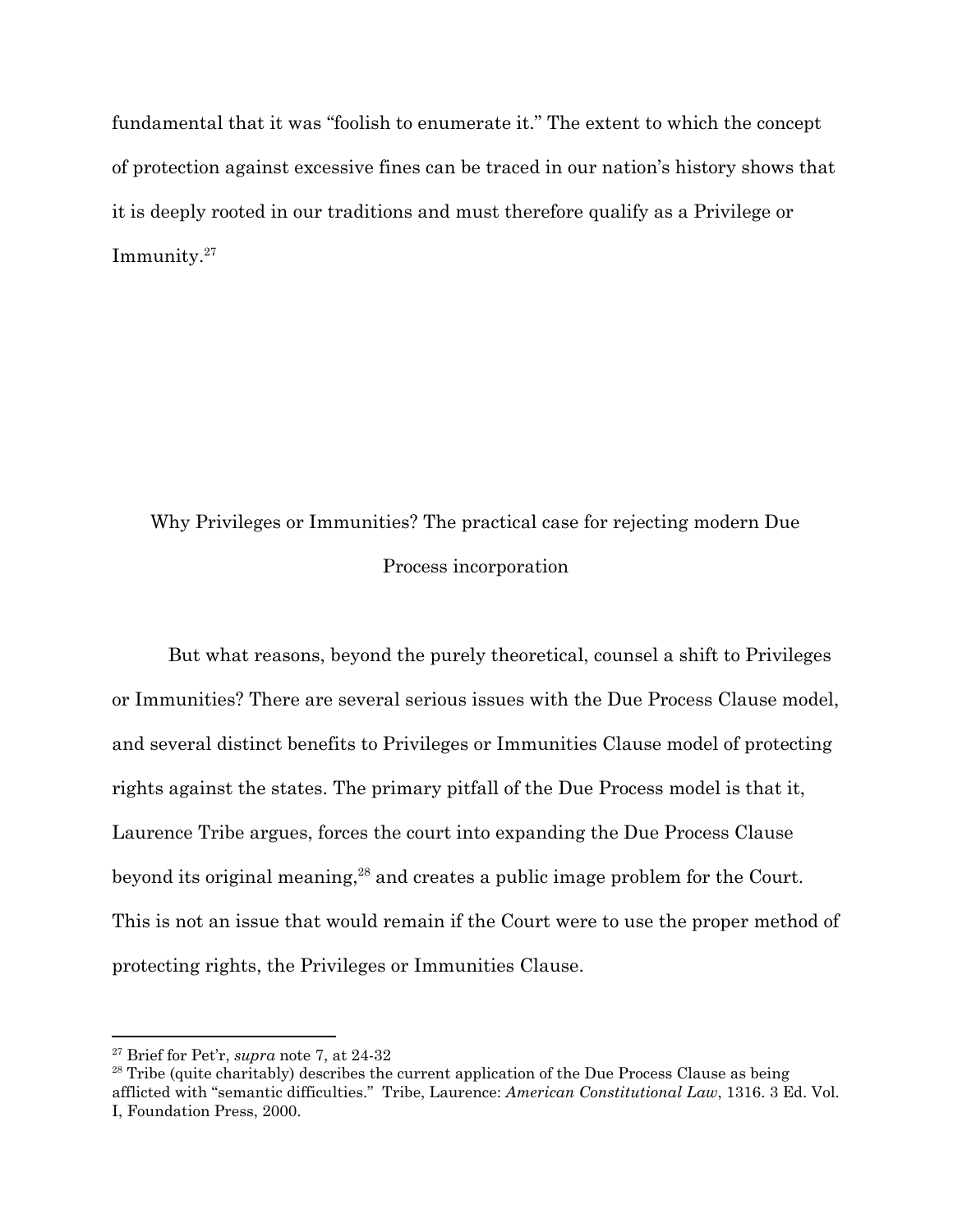The great practical issue with Due Process clause incorporation is that it stretches the Clause too far, leading to negative consequences beyond the obvious. Judges, Tribe says, are naturally suspect of any interpretive theory that places immense power in their hands, is subject to few limiting principles, and is historically and textually indefensible to boot. This wariness, Tribe warns, presents "the danger that the potential disillusionment . . . will lead judges to abdicate their role as guarantors of individual rights."<sup>29</sup> The concern is that an ambiguous and unrestrained vision of the Due Process Clause will lead judges to overcorrect and stop protecting rights altogether. A prime example of this danger would be Justice Thomas' dissenting opinion in *Sessions v. Dimaya*.<sup>30</sup> Justice Thomas is rightly skeptical of much of modern substantive Due Process doctrine. However, this skepticism leads him to question Justice Gorsuch's exposition of Fair Notice as a fundamental guarantee of the Fifth Amendment's Due Process Clause.<sup>31</sup> The end

Thomas connects what he sees as judicial overreach in the area of Fourteenth Amendment Due Process to the Fifth Amendment's Due Process Clause. His belief that the prior clause does not protect the substantive rights the Court has purported it to cover leads him to oppose the application of a much more historically grounded doctrine, namely fair notice. His actions are presumably what Tribe was concerned about.

<sup>29</sup> Tribe, *Supra* note 28*,* at 1318

 $30\,584\,$  U.S.  $(2018)$  (Thomas, J. dissenting).

<sup>&</sup>lt;sup>31</sup> *Id.* Justice Thomas remarks that

<sup>&</sup>quot;Tellingly, the modern vagueness doctrine emerged at a time when this Court was actively interpreting the Due Process Clause to strike down democratically enacted laws . . . [which] does not seem like a coincidence. Like substantive due process, the vagueness doctrine provides courts with open-ended authority to oversee legislative choice . . . This Court also has a bad habit of invoking the Due Process Clause to constitutionalize rules that were traditionally left to the democratic process. *If vagueness is another example of this practice, then that is all the more reason to doubt its legitimacy.*" (Internal quotation marks and citations omitted, and emphasis added.)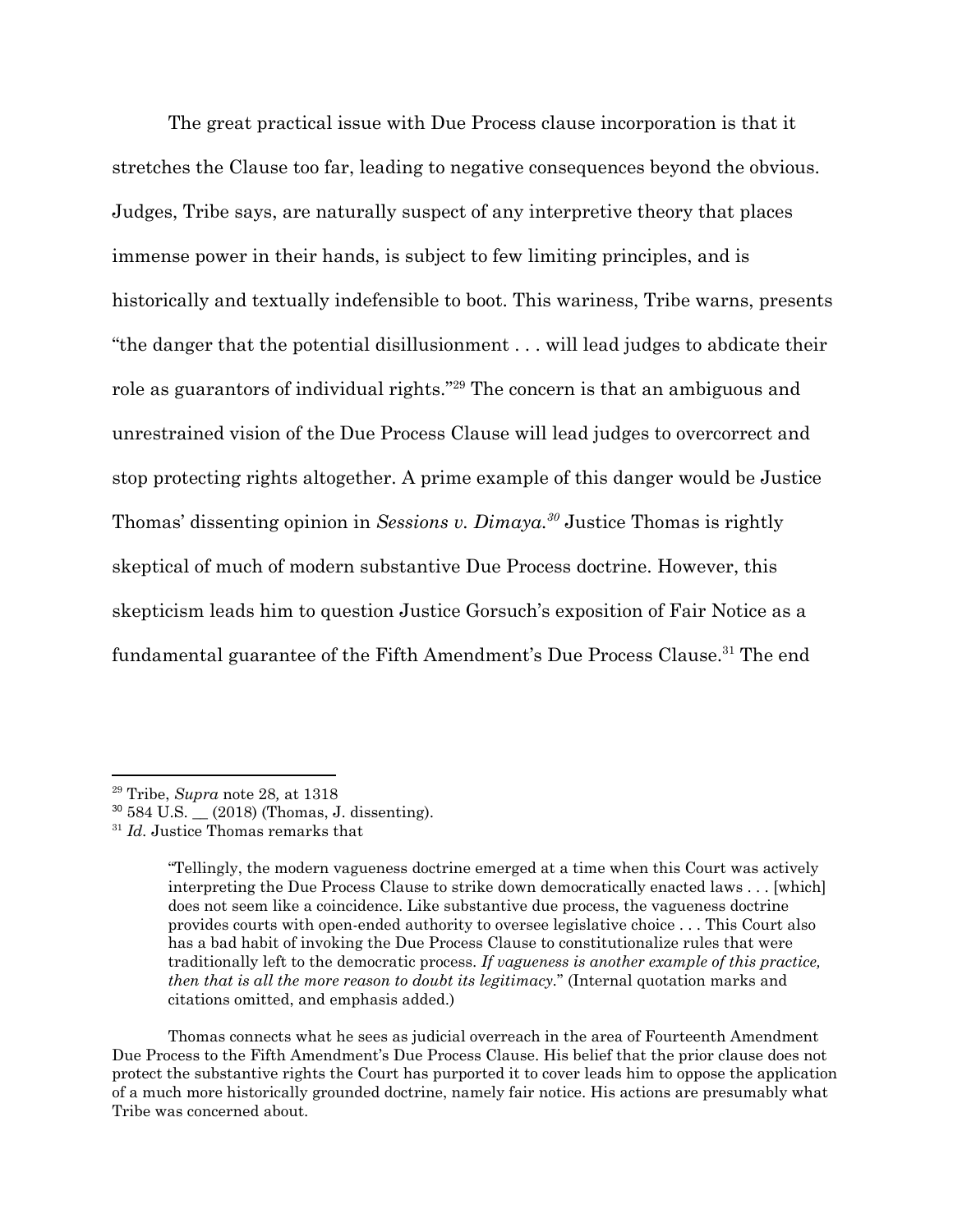result, should Justice Thomas' position have prevailed, would have been a reduction in protected personal liberty, which is surely undesirable.

Unlike the superfluity in incorporating the Due Process Clause, Privileges or Immunities outlines the set of unenumerated rights that would otherwise be implicitly brought forth under Due Process incorporation. Under substantive Due Process incorporation, courts would inevitably come to question the standards that guide their analysis, whereas Privileges or Immunities becomes a more effective basis of analysis and enforcement of protections. It acts as an affirmation of the rights of citizens against action of the state itself, and while not without its intricacies and difficulties of implementation, it is an easier method of incorporation than the "linguistic incoherence and clearly inauspicious pedigree" $32$  of Due Process.

#### Rebuttal of Objections

#### Privileges or Immunities and non-citizens

The last time Privileges or Immunities was mentioned at the Supreme Court, it elicited a somewhat unusual reaction. Immediately, Justice Ginsburg asked the oral advocate "That would leave out non-citizens?"<sup>33</sup> This question is not new.<sup>34</sup> The response that Wesley Hottot, Laurence Tribe, and we give is the same: a frank

<sup>32</sup> Tribe, *supra* note 28, at 1331

<sup>&</sup>lt;sup>33</sup> Transcript of Oral Argument at 6, Timbs v. Indiana, 528

<sup>34</sup> *See* Tribe, *supra* note 28, at 1324.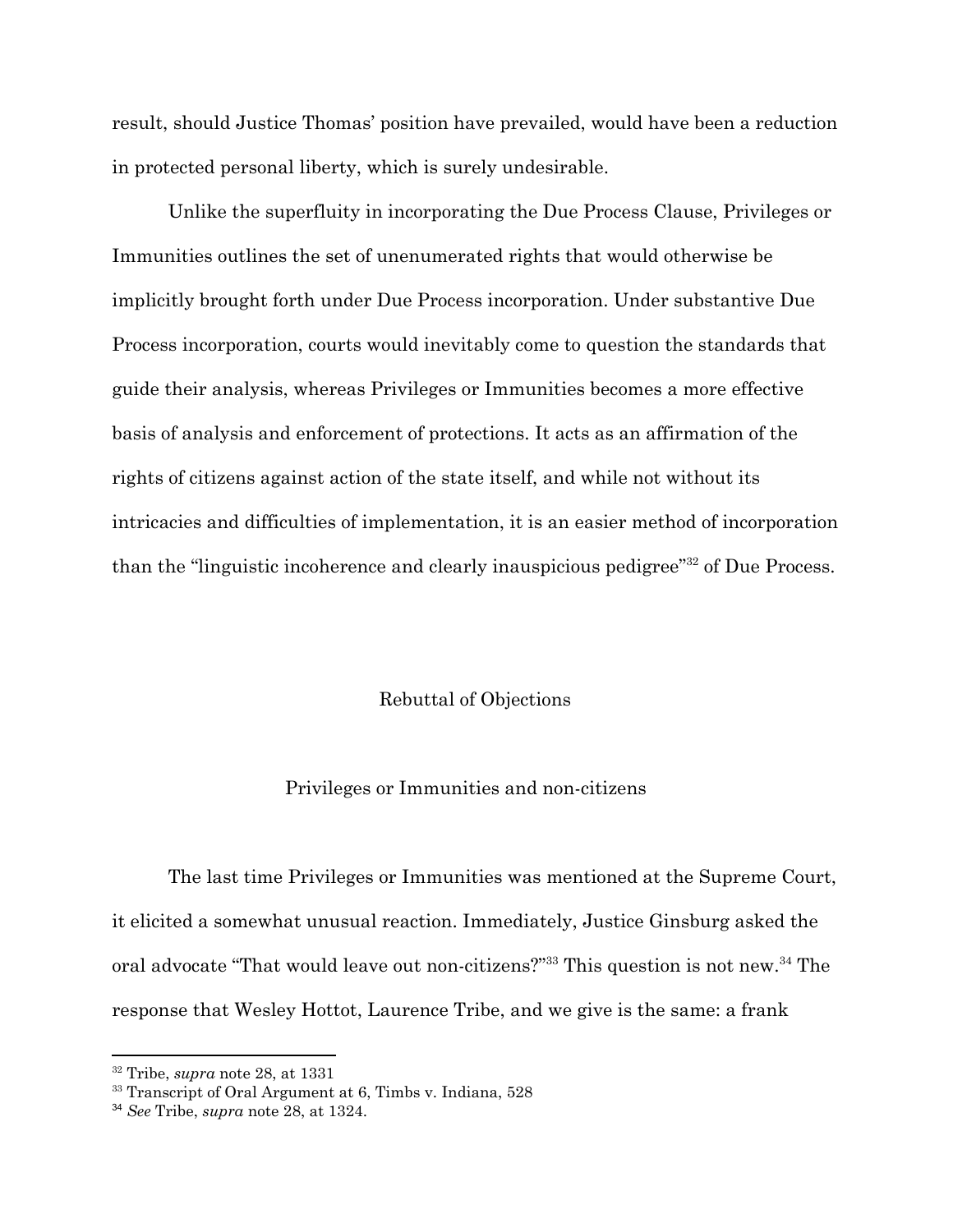reading of the Clause does not yield any other result. However, concern for non-citizens is not a good reason to continue Due Process incorporation. This is because, as Laurence Tribe notes, the Court can still protect the rights of non-citizens through the Equal Protection Clause, which assuredly prohibits adverse government action on account of citizenship. If the Court is still unconvinced, it can opt to use the Due Process Clause, which protects *persons,* not *citizens*. Not only is dissatisfaction and concern over the results not a legal argument, it is entirely unwarranted.

Not only are there other avenues for the Court to protect non-citizens, but there is almost certainly congressional power available to protect non-citizens. After a broad construction of the Necessary and Proper Clause in cases such as *Jones-Laughlin Steel*<sup>35</sup> and *Wickard v. Filburn*, <sup>36</sup> congressional power to protect non-citizens under the Necessary and Proper Clause (attaching to the Commerce Clause) certainly seems plausible. Congress's enumerated power to "establish a uniform rule of naturalization"<sup>37</sup> would also seem to be a likely source of power to protect non-citizens. Another likely culprit would be the enumerated power to regulate commerce "with foreign nations."<sup>38</sup> Ensuring that immigrants from other countries are treated fairly could feasibly have a substantial impact on trade with foreign nations, at least in aggregate.

<sup>35</sup> 301 U.S. 1 (1937)

<sup>36</sup> 317 U.S. 111, (1942)

<sup>37</sup> U.S. Const. Art. I, §8, cl. 4.

<sup>38</sup> U.S. Const. Art I, § 8, cl. 3.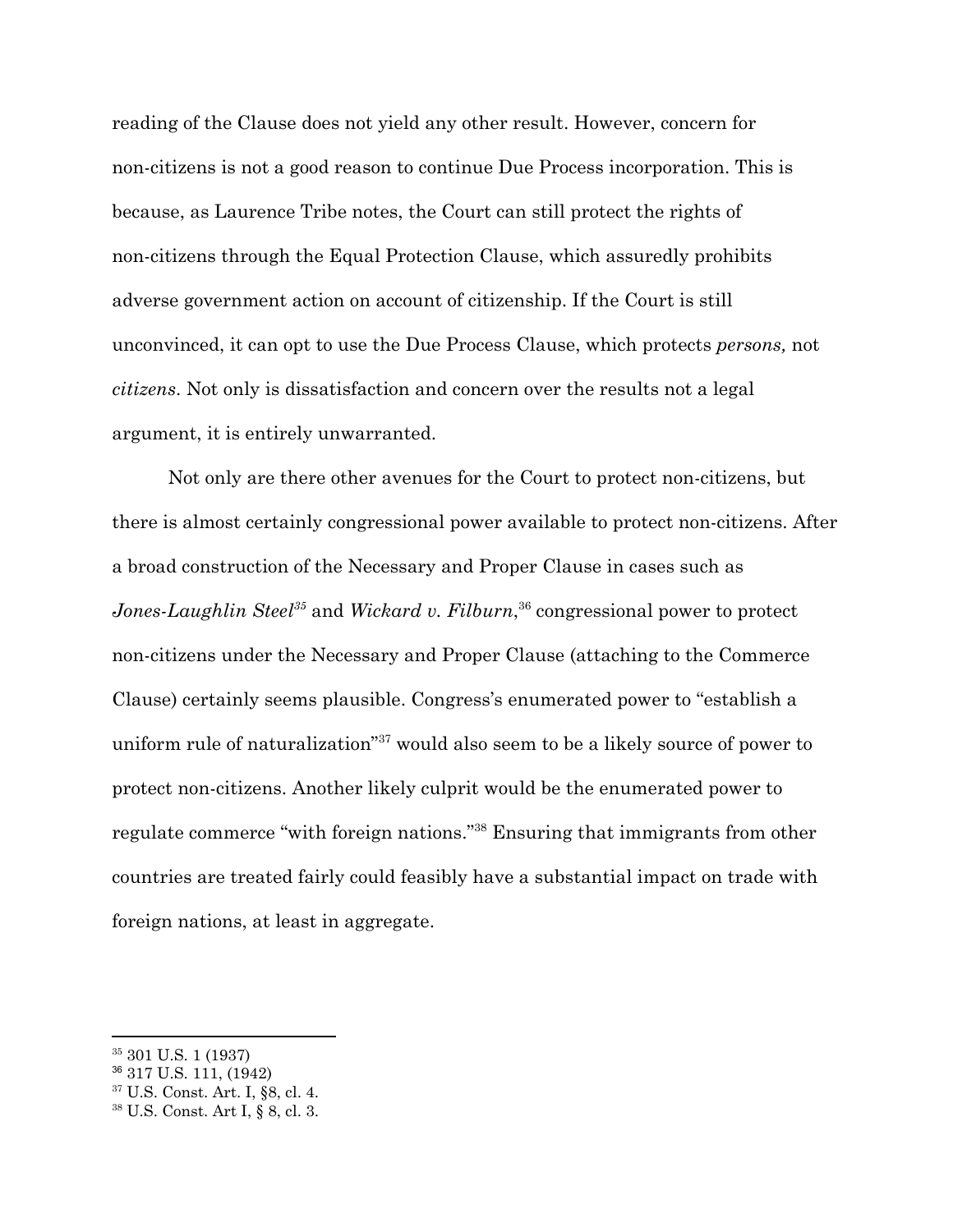Existing Due Process jurisprudence, when coupled with the Equal Protection Clause, makes it overwhelmingly likely that the rights of non-citizens are protected in some way. Even if they are not, they could be protected on a national level by Congress. Completely aside from the fact that concern for the rights of non-citizens represents a form of results-oriented thinking, there are other avenues for protecting the rights of non-citizens. These avenues ultimately make the arguments against Privileges or Immunities we have discussed infeasible.

#### *Stare Decisis*

While the legal merits of *stare decisis* are many and varied,<sup>39</sup> they are not, as the Supreme Court has itself noted, "an inexorable command."<sup>40</sup> And although the rule of law and consistency are values that are central to our judiciary, blind fealty to precedent is surely incorrect. Lady Justice may indeed be blind, but the judiciary cannot afford to be. The Court has many times reexamined prior decisions, most notably in cases such as *Lawrence v. Texas*,<sup>41</sup> *Brown v. Board of Education*,<sup>42</sup> *West* 

<sup>39</sup> The benefits of *proper stare decisis* analysis are too long to be listed here. However, for a more complete discussion of the merits and downfalls of *stare decisis*, see Jonathan R. Macey, *The Internal and External Costs and Benefits of Stare Decisis*, 65 Chi.-Kent L. Rev. 93 (1989). Available at: https://scholarship.kentlaw.iit.edu/cklawreview/vol65/iss1/6

<sup>40</sup> *Lawrence v. Texas,* 539 U.S. 558, 560 (2003).

<sup>41</sup> *Id.*

<sup>42</sup> *Brown v. Board of Education of Topeka, Kansas,* 347 U.S. 483 (1954).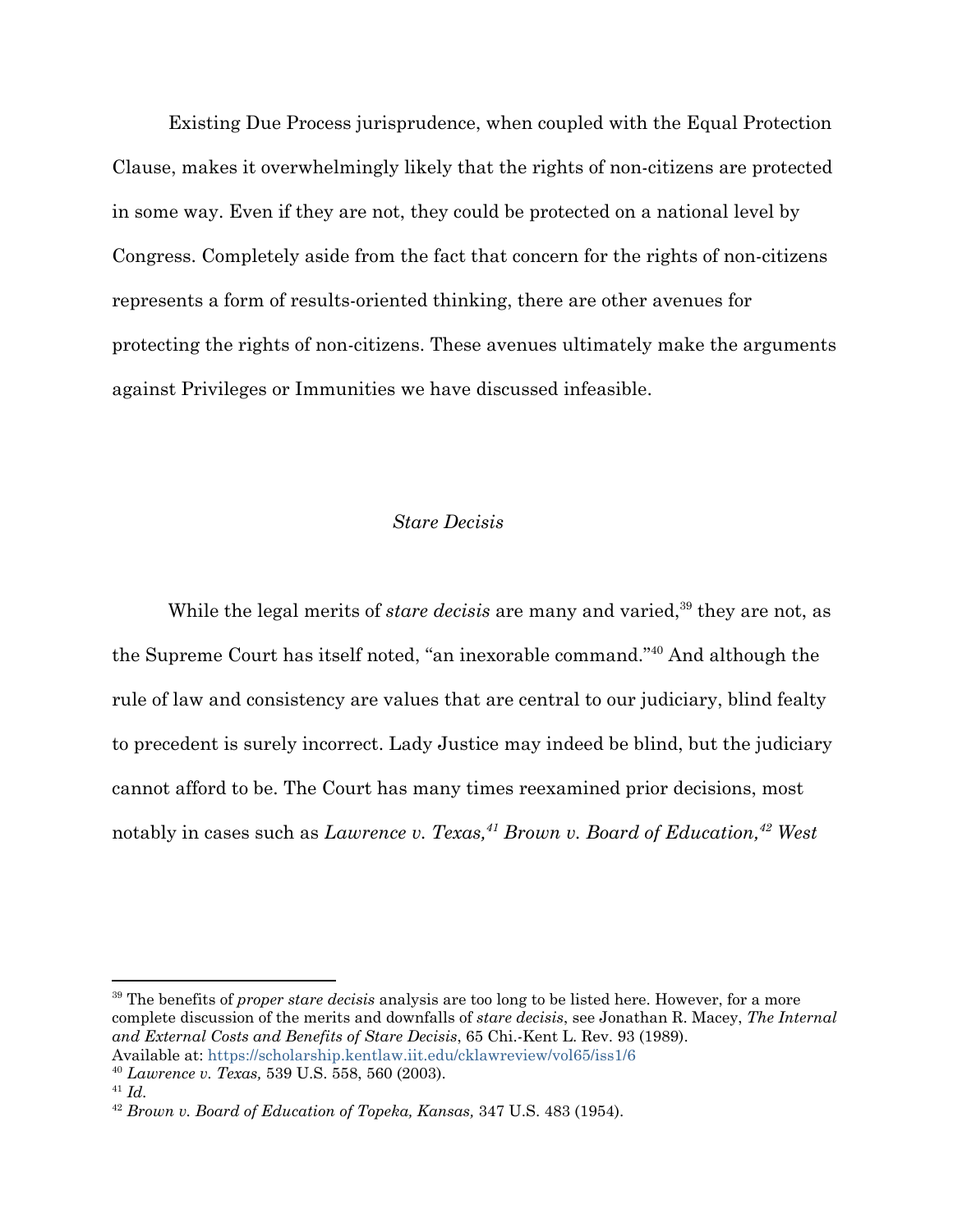*Coast Hotel v. Parrish,<sup>43</sup>* and most recently *Janus v. AFSCME.<sup>44</sup>* It is set to review the decisions of  $Auer^{45}$  and *Seminole Rock*.<sup>46</sup>

*Stare decisis* is simply unable to sustain *Slaughter-House.* Even the most exhaustive *stare decisis* test to date, the test used in *Planned Parenthood v. Casey,<sup>47</sup>* does not come close to vindicating *Slaughter-House*. In *Casey,* the Court used a complex test. This test asks whether (1) the case law has become unworkable, (2) if there are significant reliance interests at play, (3) whether the progression of legal theory and Supreme Court case law have undermined the case, and (4) if the understanding of facts has changed, or new facts have been uncovered that cast doubt on the decision.<sup>48</sup> While admittedly not all of the factors point decisively to an overruling, the test, when applied in full, leads to a clear conclusion: *stare decisis* concerns cannot save *Slaughter-House.*

Admittedly, the Due Process incorporation line of cases may not be "unworkable." However, it is certainly not without its flaws. As Randy Barnett noted, because the Privileges or Immunities Clause has been excised from the Constitution, the Court has expanded the Equal Protection and Due Process Clauses to fill the void. To Tribe, this is not an adequate solution because it places the Court in the unenviable position of incorporating based on a misreading of the Constitution. Due Process, whether or not it has substantive aspects, has nothing to

<sup>43</sup> *West Coast Hotel v. Parrish,* 300 U.S. 379 (1937).

<sup>44</sup> *Janus v. AFSCME,* 585 U.S. \_\_ (2018)

<sup>45</sup> *Auer v. Robbins,* 519 U.S. 452 (1997).

<sup>46</sup> *Bowles v. Seminole Rock and Sand Co.,* 325 U.S. 410 (1945).

<sup>47</sup> 505 U.S. 833 (1992)

<sup>48</sup> *Id.* at 844-855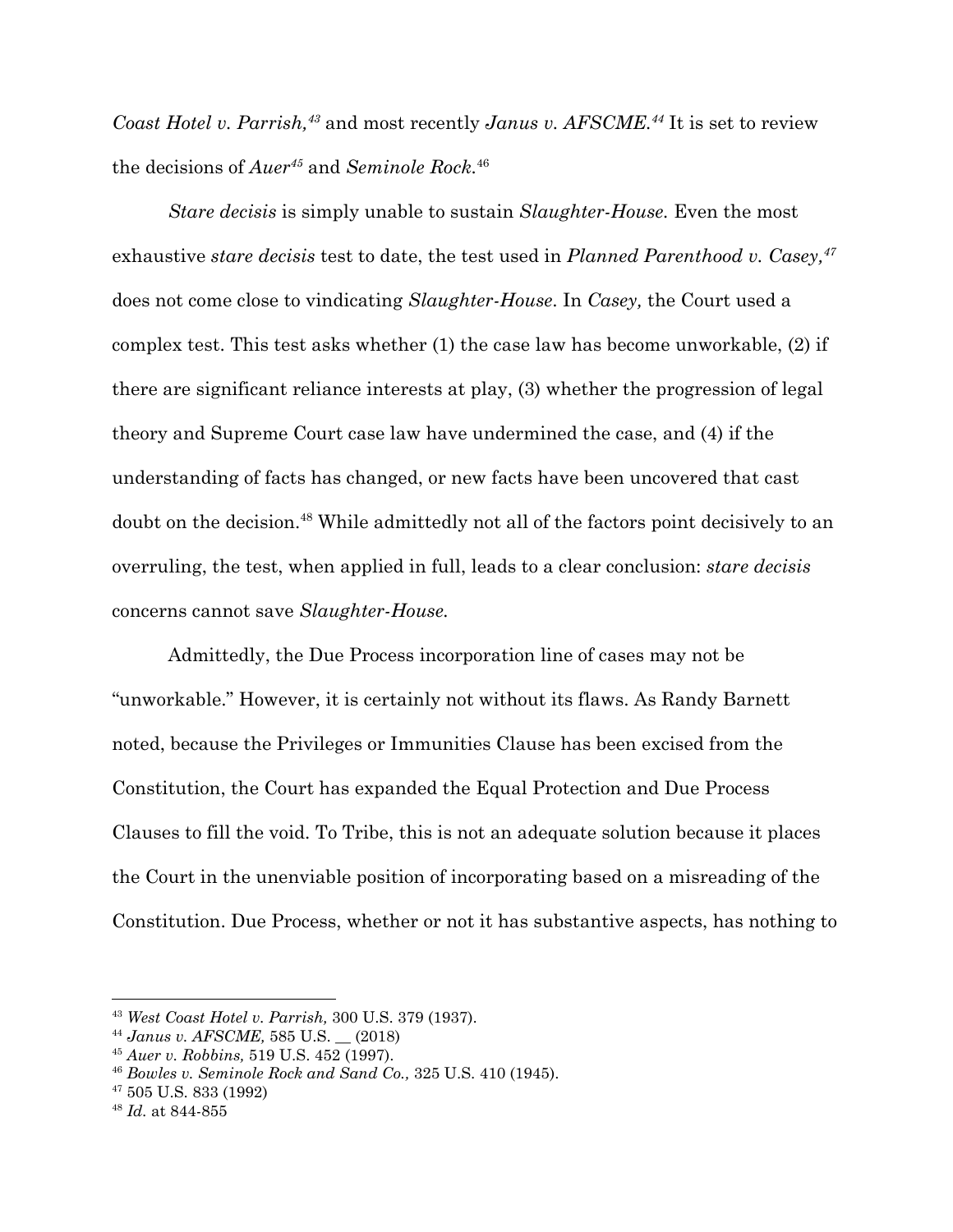do with incorporation. Furthermore, as we discuss in Part III, misreading the Due Process Clause causes some members of the Court to adjust too far in the other direction. But while the issues with Due Process Clause incorporation are important, they should not distract from the most important *stare decisis* factor: reliance interests.

 The most salient features of any potent *stare decisis* argument are the reliance interests. In this case, however, they are conspicuously absent. Tribe remarks that "It cannot be said that the Slaughter-House cases have resulted in any reliance interests such that overturning it would result in hardship or inequity."<sup>49</sup> This becomes blatantly obvious when the case is compared with similar cases or legal questions which also involve *stare decisis* analysis. Unlike *Planned Parenthood v. Casey, Slaughter-House* is not deeply ingrained in our culture; serious uproar would not be caused if it were overturned. Unlike *Wickard v. Filburn<sup>50</sup>* or *Humphrey's Executor*,<sup>51</sup> it does not act as the basis for congressional action or government policy-making. Those are the sorts of reliance interests that the Court accepts. *Slaughter-House* simply cannot compare to them. To put Slaughter-House in the same category as abortion cases, civil rights cases, and landmark cases concerning the most fundamental structural provisions of the constitution is not only incorrect, but devalues the important legal principle of *stare decisis*.

<sup>49</sup> Tribe, *supra* note 28, at 1323

<sup>&</sup>lt;sup>50</sup> 317 U.S. 111, (1942). (Holding that congressional regulation of wholly intrastate non-commercial activity was authorized under the Necessary and Proper Clause.)

<sup>51</sup> 295 U.S. 602 (1935). (Holding that for-cause removal restrictions on officials who exercise quasi-legislative authority do not impinge on the President's obligation to take care that laws be faithfully executed.)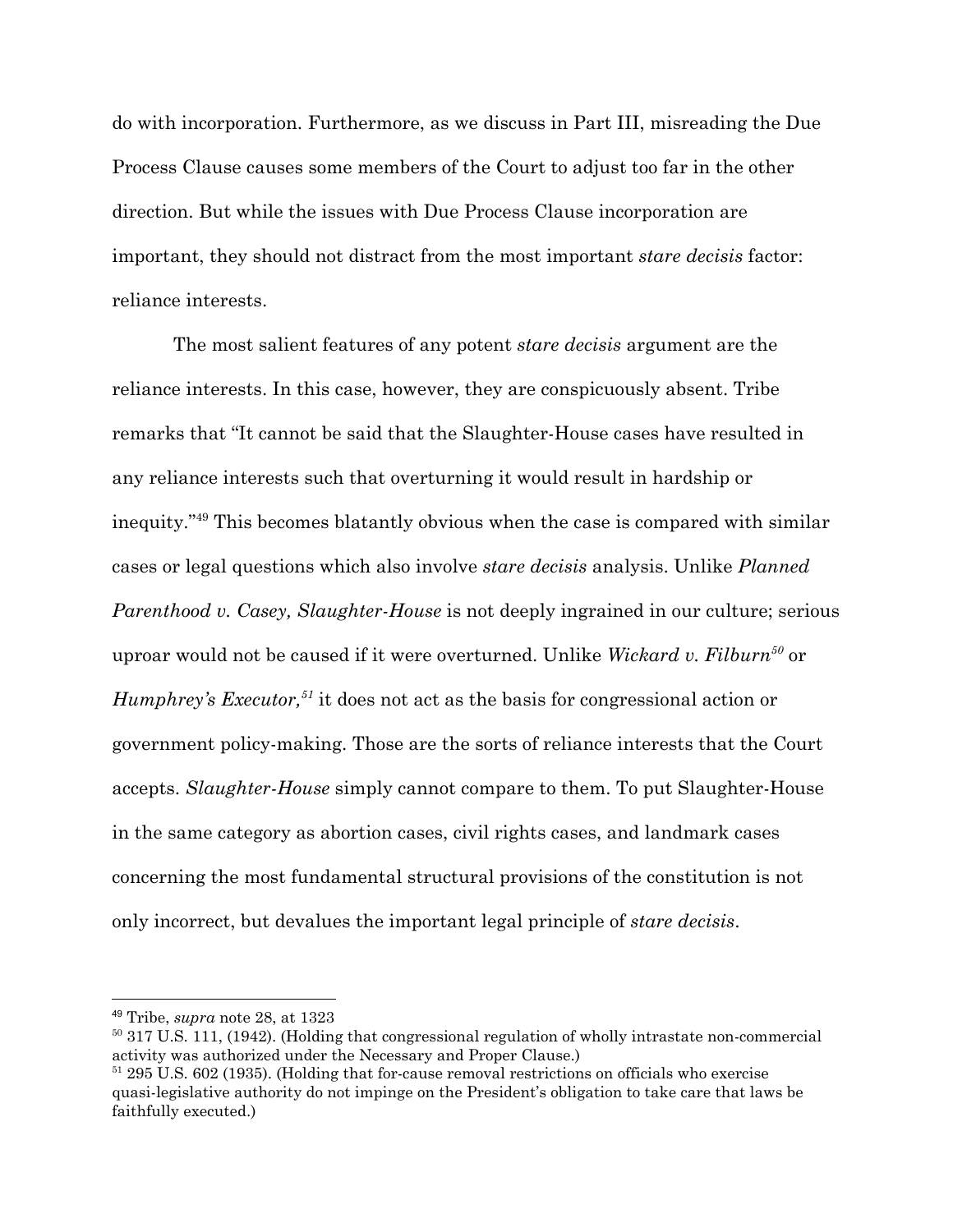Although recent Supreme Court case law has been somewhat ambivalent regarding the Slaughter House cases, the progression of legal theory has provided a mountain of bipartisan scholarly evidence that reveals the errant nature of the decision. Scholars from the left, right, and center have universally renounced the decision as disastrous and poorly reasoned. Laurence Tribe is adamantly opposed to *Slaughter-House*. Akhil Amar has opined that "Virtually no serious modern scholar—left, right, and center—thinks that [*Slaughter-House*] is a plausible reading of the Amendment<sup>"52</sup> Randy Barnett is also in favor of overruling *Slaughter-House*. The case against *Slaughter-House* and Due Process and for Privileges or Immunities has made great strides and garnered support from every side of the legal spectrum. It is, in fact, a mainstream legal opinion that the Court has completely ignored. Simply because the Court has ignored it does not mean that the progression of legal theory has not cast serious doubt on the decision, doubt that warrants the case's reconsideration.

The final factor, which asks whether or not new facts have been uncovered, is admittedly unfriendly to our challenge. This is not to say, however, that the reading of Privileges or Immunities Justice Miller adopts is remotely correct.<sup>53</sup> His reading of the facts at hand is simply inconsistent with the vast majority of the evidence. If

<sup>52</sup> Amar, Akhil Reed, *The Supreme Court, 1999 Term–Foreword: The Document and the Doctrine* Faculty Scholarship Series, paper 851, at 106. (2000) [http://digitalcommons.law.yale.edu/fss\\_papers/851](http://digitalcommons.law.yale.edu/fss_papers/851)

<sup>&</sup>lt;sup>53</sup> Justice Miller even misquotes the Constitution, in a way that is disturbingly helpful to his assertion that the 14th Amendment protects only a narrow set of 'national' rights. (Tribe, *supra* note 28, at 1324.)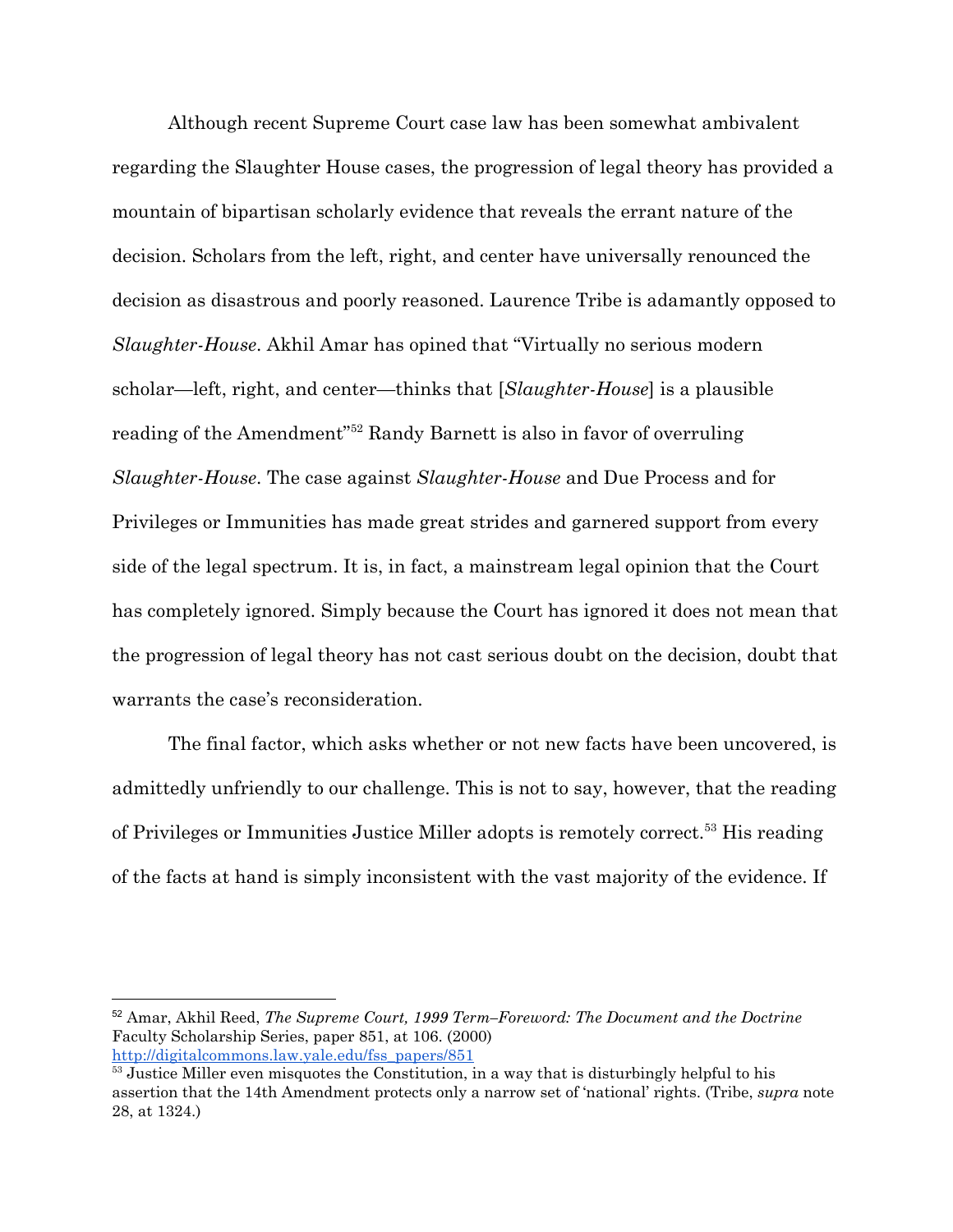new facts have not been uncovered, than at the very least the *understanding* of those facts has changed dramatically since a narrow 5-4 decision 150 years ago.

While we admit that the entirety of the test does not point conclusively towards our position, the test is clear when it is looked at in its entirety. The part of the test that is most heavily weighted, the section which examines reliance interests, unambiguously supports our position. Legal scholarship regarding Privileges or Immunities has marched unstoppably towards the conclusion that *Slaughter-House* should be overturned. *Slaughter-House* was wrong the day it was decided, and is just as wrong today. The fact that it is longstanding does not magically imbue it with reliance interests, or somehow enable it to be upheld on *stare decisis* grounds. You need not rely on our word alone. Instead, look to the deluge of bipartisan scholarly reports, symposiums, papers, and law review articles supporting our position.<sup>54</sup> They demonstrate in far more detail the positions we have discussed here. Fidelity to principles of *stare decisis* and the plain text of the Fourteenth Amendment demand that *Slaughter-House* be cast aside. The Court should not delay.

#### Conclusion:

Because of the extremely errant nature of the decision, and lack of *stare decisis* concerns, the Court should overrule *Slaughter-House*. It should shun the

<sup>54</sup> *See generally*: Tribe, *supra* note 28, Blackman and Shapiro, *supra* note 20, Amar, *supra* note 52*,* Willet*, et. al., Institute for Justice, Perspectives on "Privileges or Immunities,"* Accessible at <https://www.youtube.com/watch?v=bQuc2H9Sfo0>